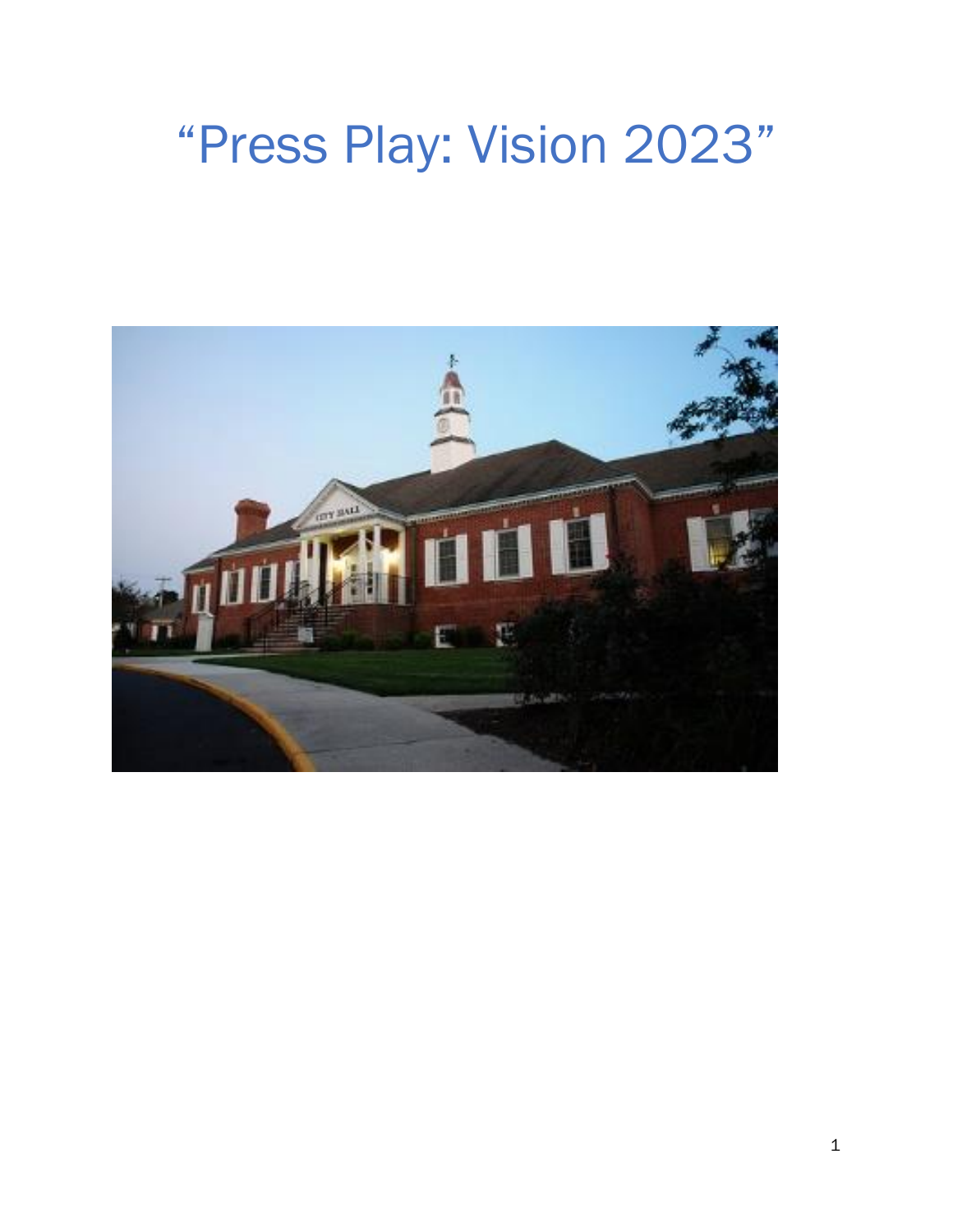#### **TABLE OF CONTENTS**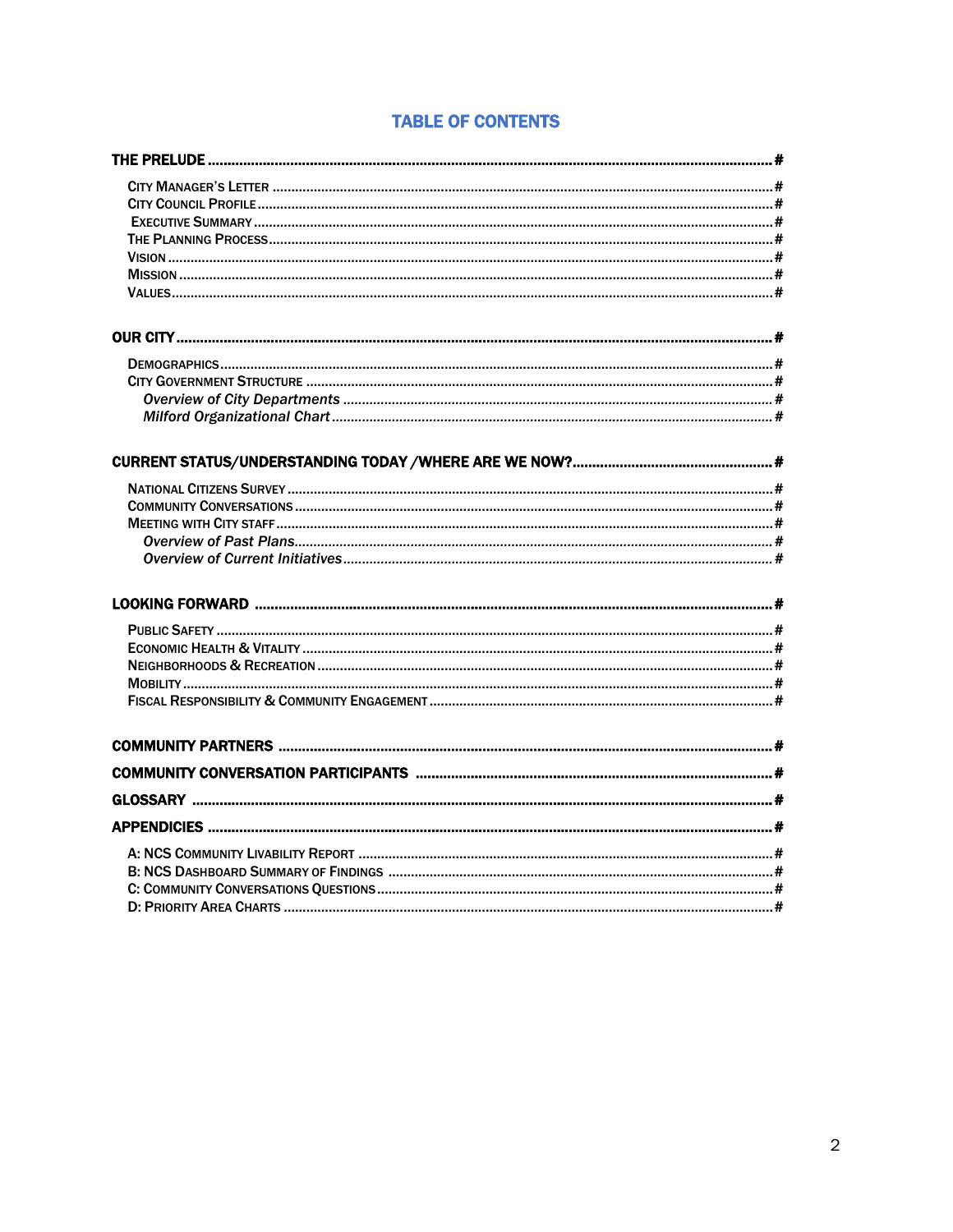### City Manager Letter to Residents and Employees

### Milford City Council Profile



| <b>Member</b>               | Ward       | <b>Years of Service</b> | <b>Email</b>             |  |
|-----------------------------|------------|-------------------------|--------------------------|--|
| Arthur J. Campbell          | One        | 2 Years                 | acampbell@milford-       |  |
|                             |            |                         | de.gov                   |  |
| Christopher H. Mergner      | <b>One</b> | 4 Years                 | cmergner@milford-de.gov  |  |
| James F. Burk               | Two        | 3 Years                 | JBurk@milford-de.gov     |  |
| Lisa Ingram Peel            | Two        | 3 Years                 | Ipeel@milford-de.gov     |  |
| Owen S. Brooks J.           | Three      | 36 Years                | obrooks@milford-de.gov   |  |
| Douglas E. Morrow Sr., Vice | Three      | 29 Years                | dmorrow@milford-de.gov   |  |
| Mayor                       |            |                         |                          |  |
| James O. Starling Sr.       | Four       | 19 Years                | jstarling@milford-de.gov |  |
| Katrina E. Wilson           | Four       | 24 Years                | kwilson@milford-de.gov   |  |

To contact your elected official via telephone, please call City Hall at (302) 422-1111. For updated contact information for current elected officials, please access the City Website at [http://www.cityofmilford.com/175/Member-Information.](http://www.cityofmilford.com/175/Member-Information)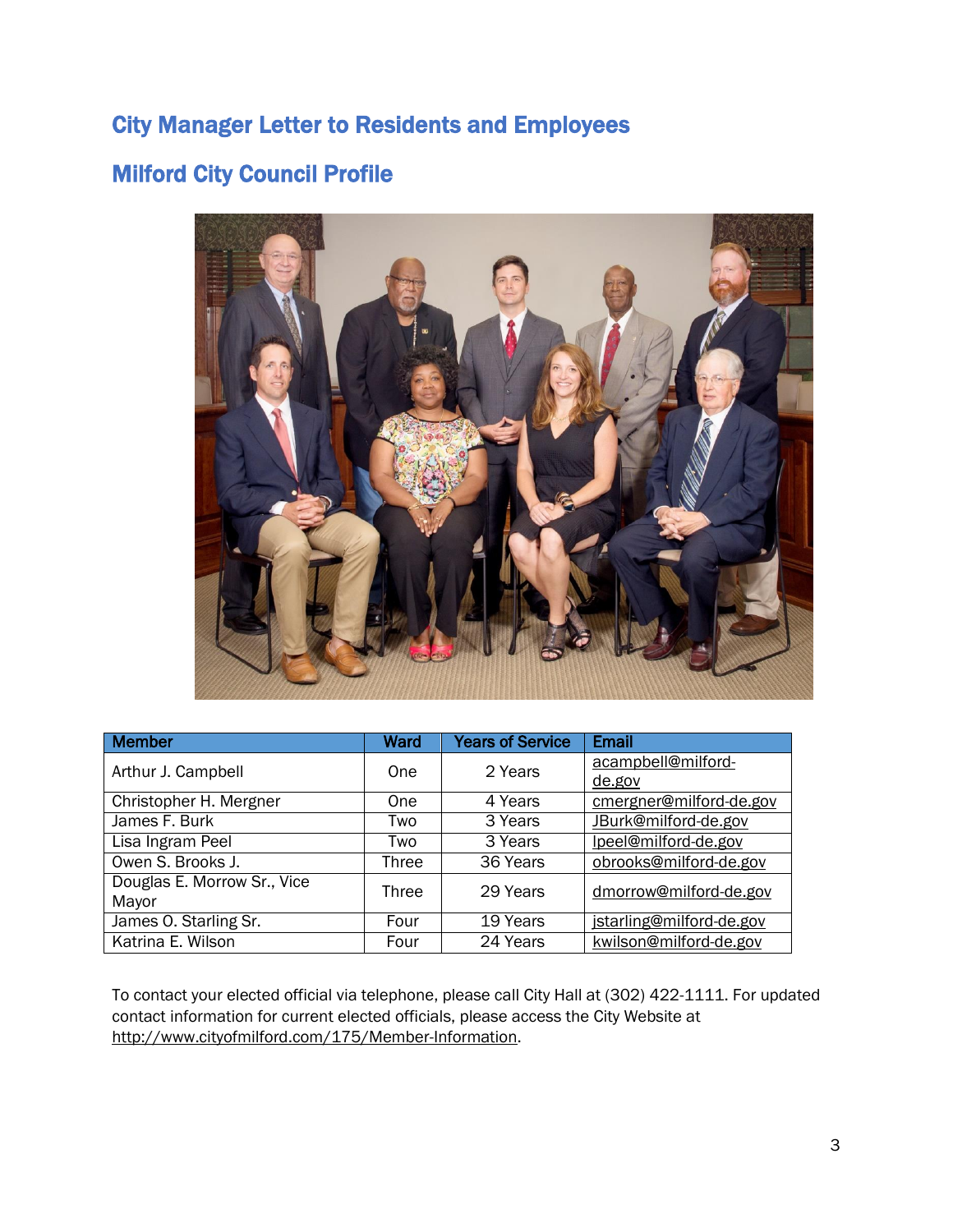### Executive Summary

In September 2016, the City of Milford embarked on a strategic planning effort. This planning process culminated in the of Spring 2018 with the findings published in this report. The following pages are the result of deliberate and collaborative efforts to understand the needs and concerns of all its citizens. The Strategic Plan strives to create an organizational framework that will be used to drive effective decision-making for City Council and City management through the next five years. This framework lays the foundation for allocating financial and staffing resources, as well as proactively managing natural and environment resources, in order for the City of Milford to thrive and grow.

This plan also includes new vision, mission and values statements, which serve as the decisionmaking foundation for the City's employees, management, and leadership. This plan also aligns with previous municipal planning documents and unites them into a solid structure for managing change, growth, and development.

Though a deliberate community-engagement process, the Milford's residents identified five priority areas, which are essential for the City's continual improvement, as well as to meet the needs of residents, businesses, and other stakeholders:

- Public Safety and Preparedness
- **Economic Health and Development**
- Mobility and Infrastructure
- Neighborhoods and Community Services
- **•** Fiscal Responsibility and Public Engagement

This plan outlines the City's goals in each of the priority areas, how the City's departments will implement action plans to meet these community goals, as well as sets a timeframe for achievement.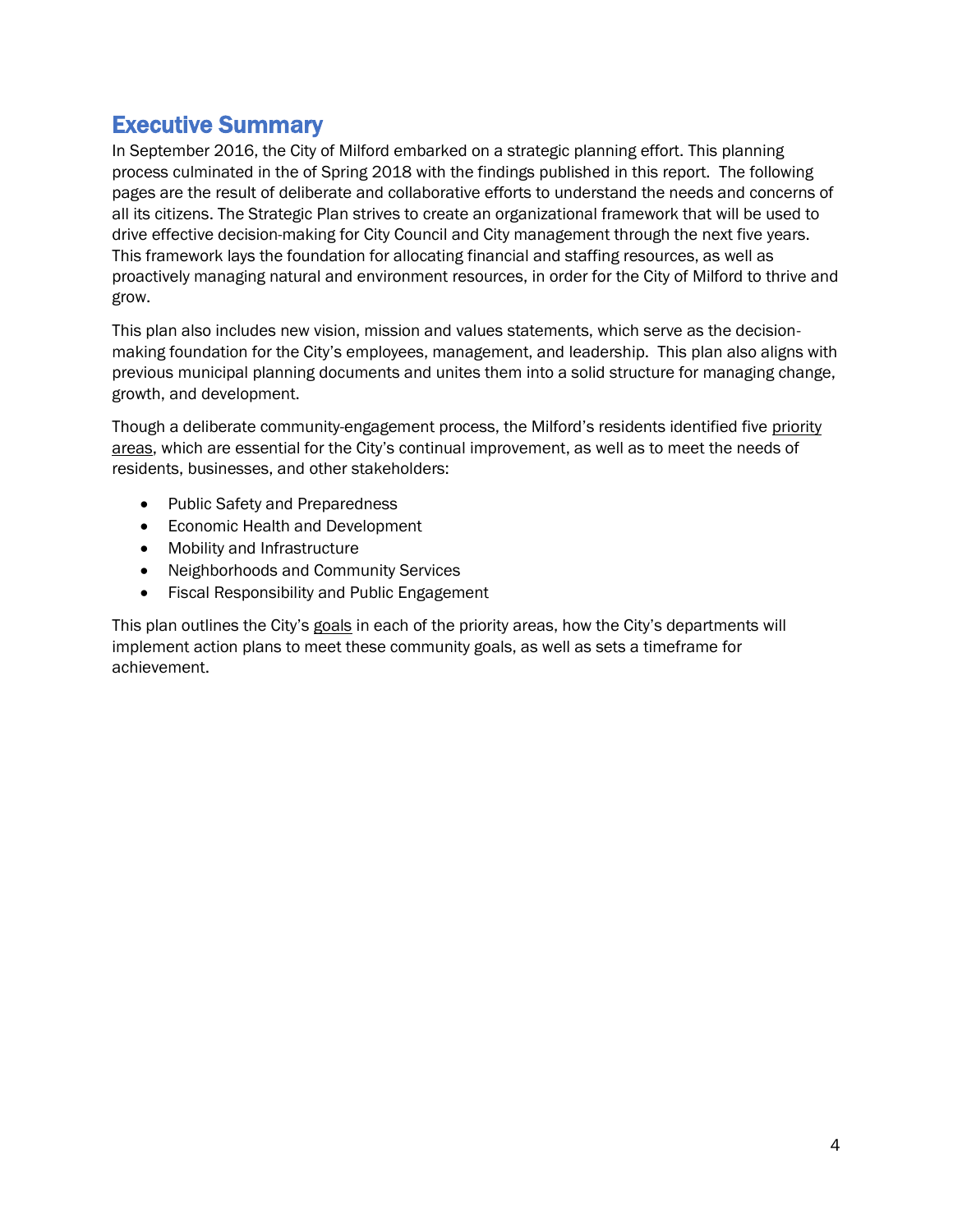### The Planning Process

Our Strategic Plan is a road map to guide the City of Milford's planning, staffing and fiscal decisions over the next five years. Over the course of the last two years, the Milford City Council and City staff have worked with the Institute for Public Administration (IPA) at the University of Delaware to develop a better, more comprehensive understanding of the City's current capacity (strengths, weakness, opportunities, and threats) to develop forward-thinking vision, mission, and values.

City Councilmembers participated in individual interviews with an IPA facilitator between August 8-19, 2016. These interviews garnered each Councilmember's views of the City's strengths, weaknesses, threats, and opportunities. Then, at a day-long retreat on September 17, 2016, the City Council had a group discussion about these opinions. This discussion led into a goal-setting exercise, in which Councilmembers were encouraged to set short, 1-2 year goals and long 5-10 year goals for the City. During this discussion, Councilmembers identified ten priority areas:

- Economic Growth & Development
- Encourage & Mange Growth
- Fiscal Policies
- Capital Improvements & Infrastructure Planning
- Public Safety
- Transportation
- Code Enforcement
- Public Works
- Connectivity for the Entire City
- Human Resources Management

These areas informed the questions and areas of focus during the community engagement portion of the strategic planning process. A variety of methods were used when garnering resident and stakeholder input. Community engagement outreach included conducting a National Citizen Survey of residents in the summer of 2017, 18 Community Conversations during November and December of 2017, and the opportunity for residents and stakeholders to submit comments online.

Based on the information gathered, City Council met again in February of 2018 to develop vision, mission, and values statements for the City.

- A *vision* is a general statement that presents a timeless, inspirational view for the ideal future of our City.
- A *mission* is a statement of the purpose of the City; it's reason for existing.
- *Values* statements outline the City's core principals, used the create a positive image among residents, employees, and stakeholders.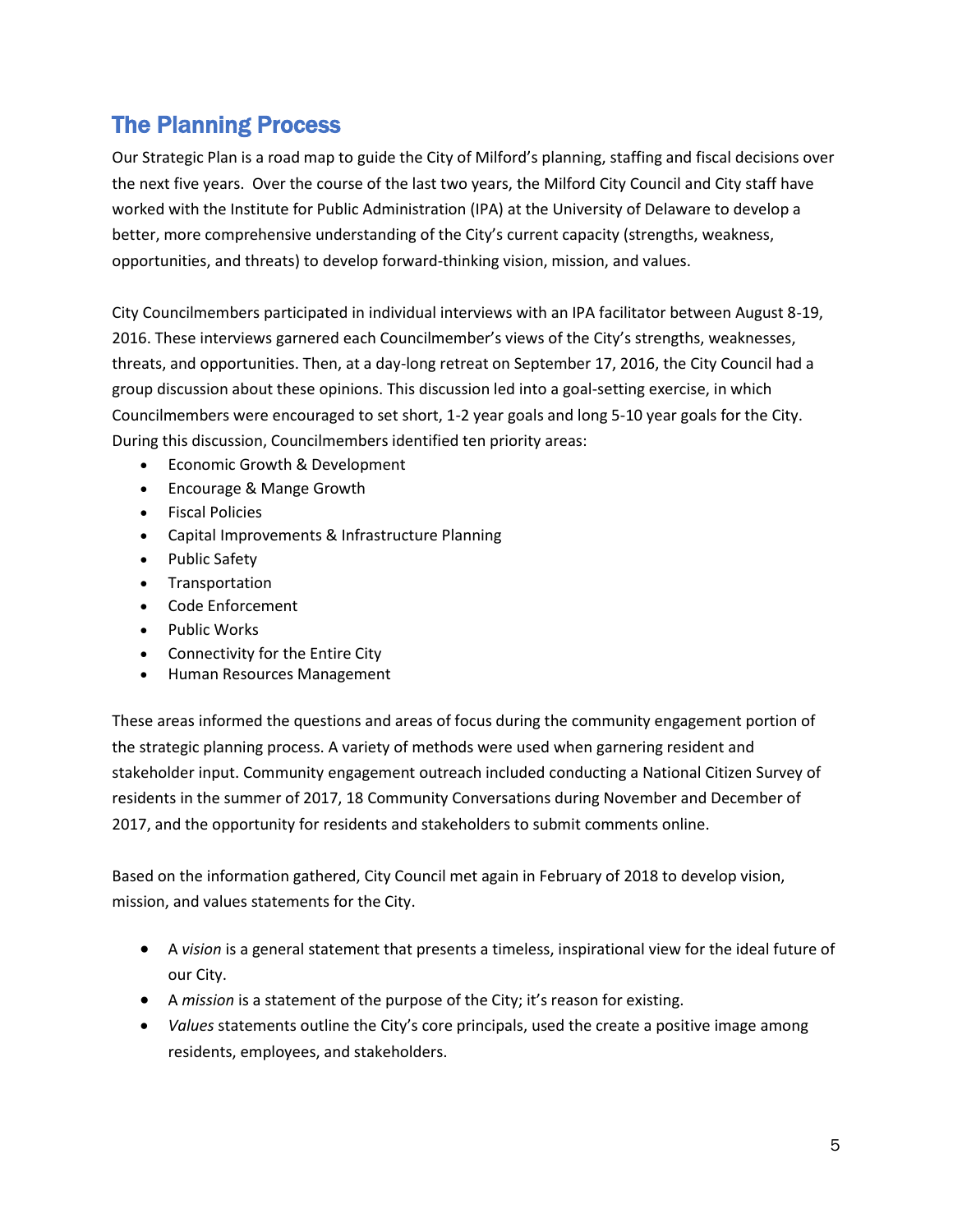### Vision

### **Mission**

### **Values**

Open and Honest Communication: Effectively and clearly communicate ideas, information, and expectations between team members and to our community in a responsible, transparent manner.

Reliable: Ensure and provide consistent, quality services that residents and customers can depend on.

Respect for Diversity and Equity: Foster and support a culture that values the rich heritage of the City and experiences of our community members, while providing services impartially and fairly to all.

Stewards of our Resources: Make the best use of resources, in the short- and long-term.

Commitment to Excellence: Tackle objectives quickly and positively, going above and beyond basic requirements, to create a service-oriented culture through teamwork and collaboration.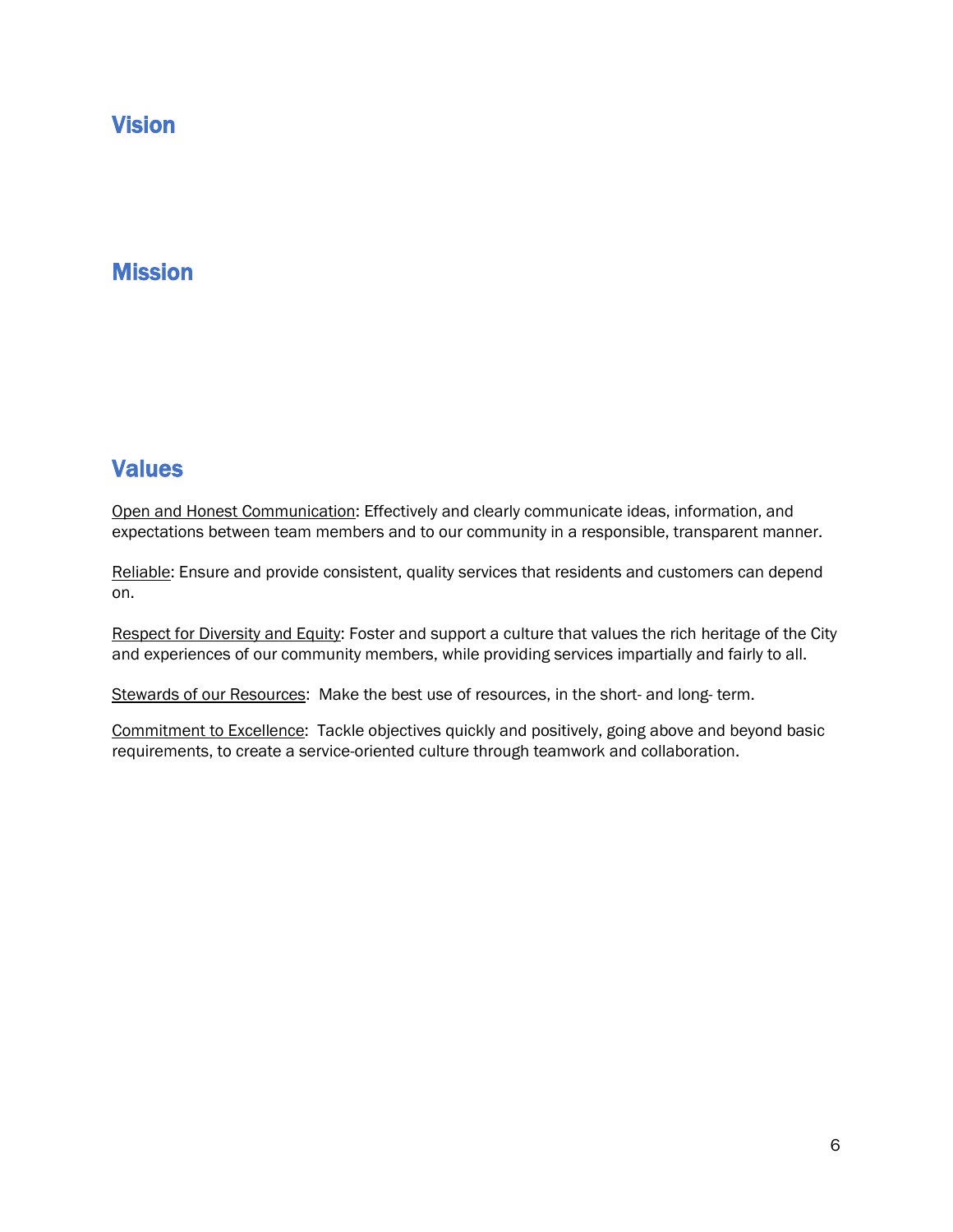### Our City

With 10,979 residents, the City of Milford is a diverse community, spanning 9.86 square miles between Kent and Sussex Counties. Over the past decade, Milford has experienced consistent growth in both its population and economy. Milford is proud of the fact that it has one of the fastest growing populations in the State of Delaware. Based upon some of the latest data available, Milford boasted a nearly 15% rate of growth between 2010 and 2016 and subsequently had a 3.56% growth in employment between 2014 and 2015.



#### Demographic Profile

#### Milford's Population

- Between 2013 and 2015, Black, Hispanic, Multiracial, Asian, and Native ethnic groups all showed growth (see Figure 1).

- The median age in Milford is 38; almost two years younger than that of the median age in the State of Delaware (39.7)

#### Milford Economy

- The median household income in Milford is \$15,887 lower than the state average and \$10,407 lower than the national average (see Figure 2).

- Between 2014 and 2015, there was a 4.2% decline in Milford's homeownership rate. This is lower than the state and national average for homeownership.

- As of 2015, 47.7% of the households in the City of Milford pay below \$800 in taxes. This is

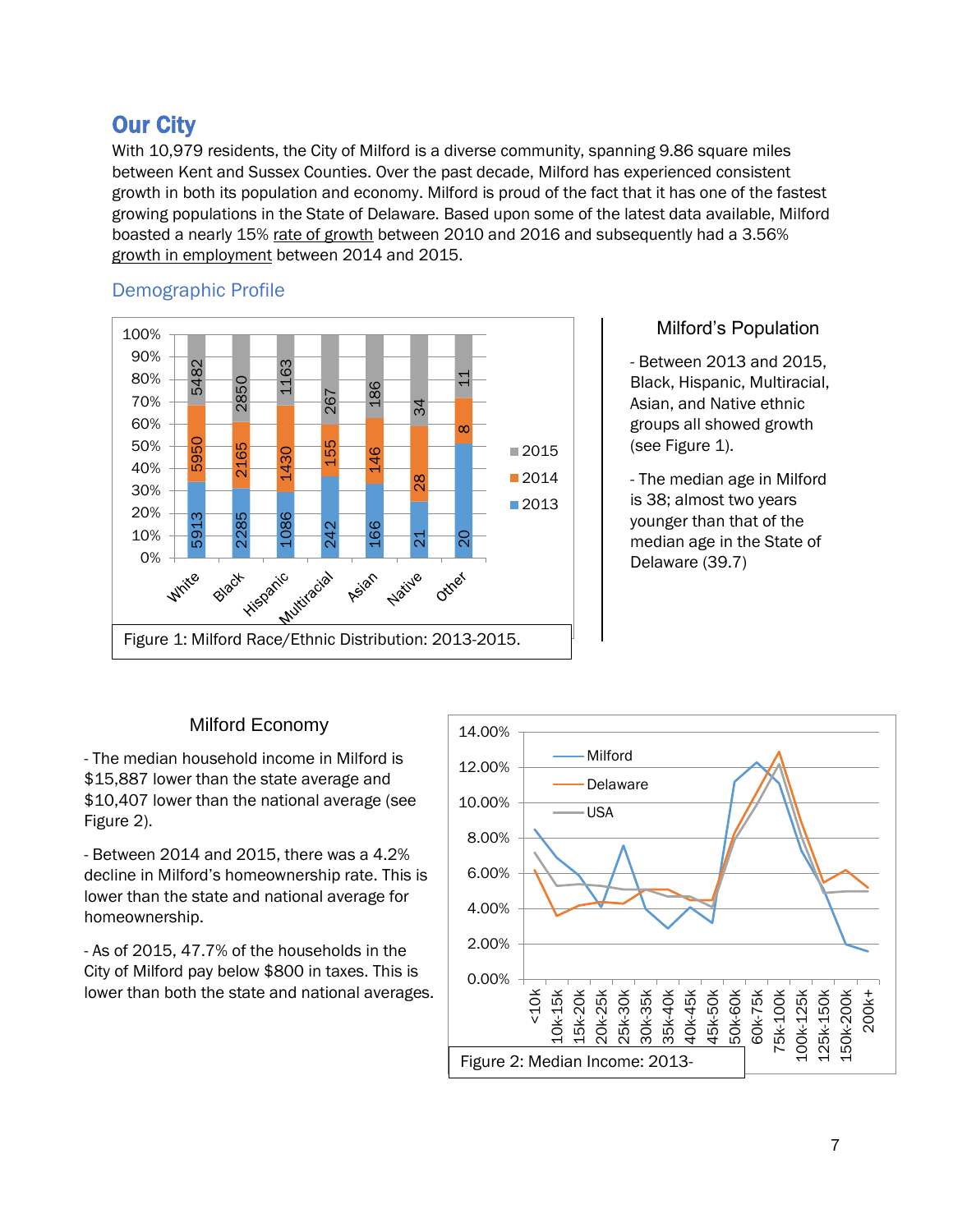### City of Milford Government Structure

The City of Milford follows a council-manager form of government that combines the strong leadership of elected officials with the strong managerial experience of an appointed manager. In a council-manager government, Councilmembers are the leaders and policy makers elected by the residents of Milford to represent the four wards and to concentrate on policy issues that are responsive to citizens' needs and wishes. The City Council directly oversees the Chief of Police and the City Clerk. A City Manager is appointed by the Council to carry out policy and ensure that the entire community is being served. Below is an organizational chart depicting the council-manager form of government in the City of Milford, as well as an overview of each City Department, it's responsibilities, and contact information.

| Department              | Phone Number | Location         | How can we help?                    |
|-------------------------|--------------|------------------|-------------------------------------|
| <b>City Hall</b>        | 302-422-1111 | 201 South Walnut | Mayor, City Manager, City Clerk     |
|                         |              | St.              | offices, city voter registration    |
| <b>Customer Service</b> | 302-422-6616 | 119 South Walnut | Utility and tax billing, set        |
|                         |              | St.              | up/disconnect service, schedule     |
|                         |              |                  | bulk pick up, property assessment   |
| <b>Electric Utility</b> | 302-422-1110 | 180 Vickers Dr.  | Power outages, street lights        |
| Parks & Recreation      | 302-422-1104 | 207 Franklin St. | Parks and recreation                |
| Planning                | 302-424-8396 | 201 South Walnut | Building permits, inspections, code |
|                         |              | St.              | enforcement                         |
| Police                  | 302-422-8081 | 400 NE Front St. | Police                              |
| Streets & Solid         | 302-422-1110 | 180 Vickers Dr.  | Street drains, refuse collection    |
| Waste                   |              |                  |                                     |
| Water & Wastewater      | 302-422-1110 | 180 Vickers Dr.  | Water leaks, sewer back up          |

#### Milford's Departments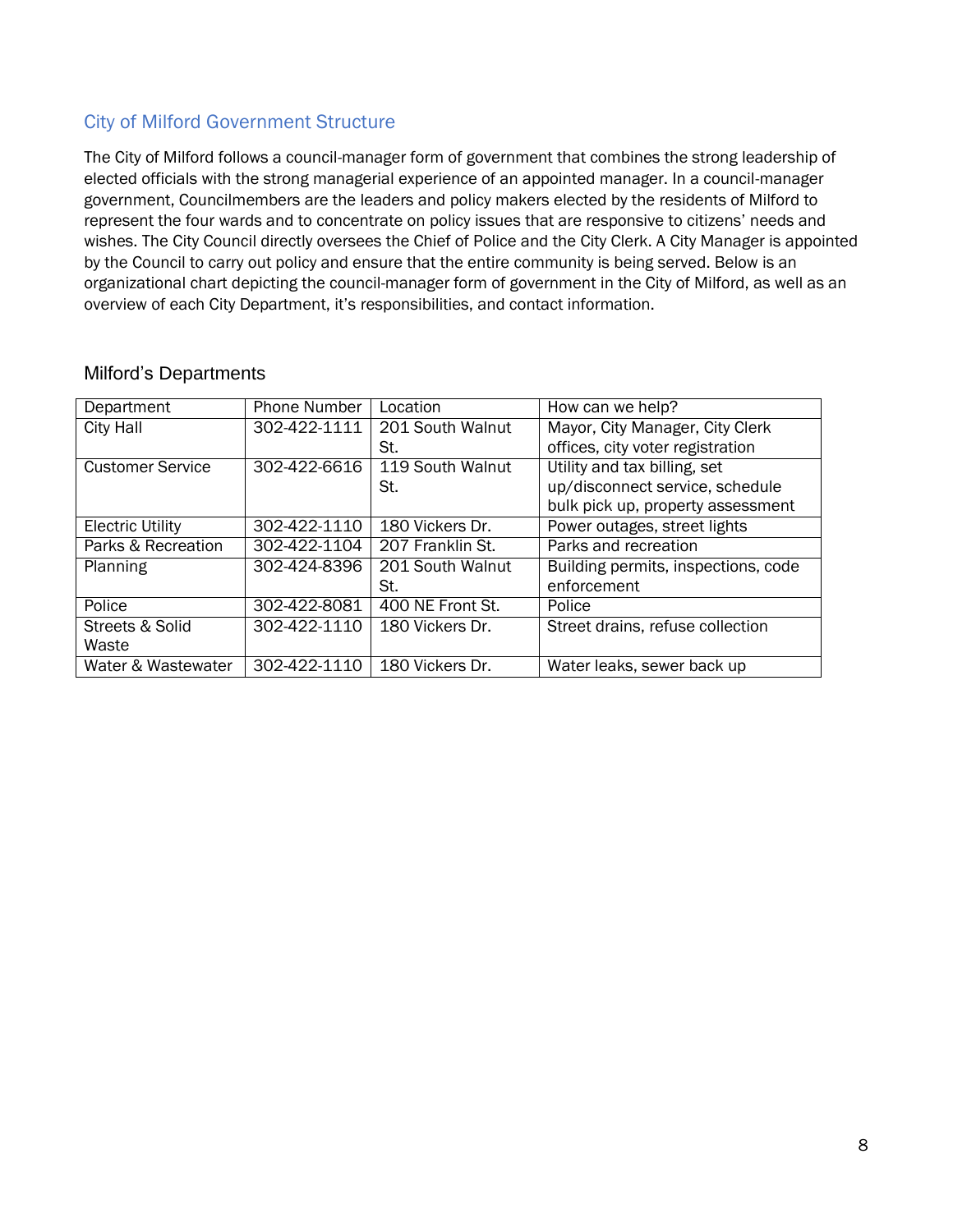#### Milford's Organizational Chart

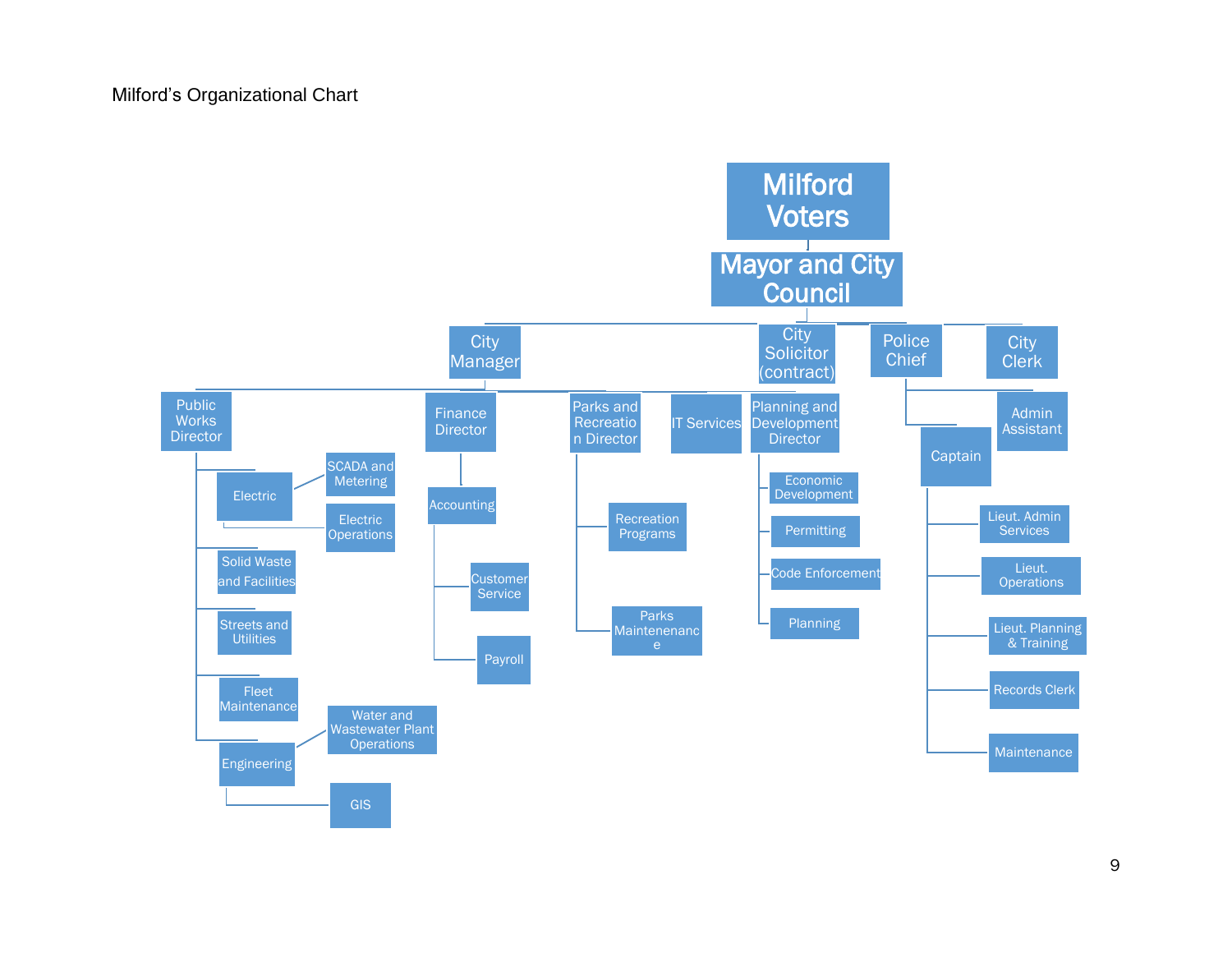### Where are We Now?

In order to establish a thoughtful, achievable, and forward-thinking Strategic Plan, it is important to understand where the City of Milford is coming from and what is happening currently.

### City of Milford's Existing Plans

The City has commissioned and produced several plans that take into account many of the community's concerns and priorities. Relevant components and recommendations suggested in these past plans, including the "Bicycle & Pedestrian Master Plan," "Rivertown Rebirth Plan," and the "2018 Comprehensive Plan," are outlined here:

In 2010, the City's *Bicycle and Pedestrian Master Plan* was published in order to incorporate bicycle and pedestrian infrastructure into the City's future planning. This plan demonstrates how to gradually and effectively link residential areas to activity centers. This linkage allows for residents and visitors to easily move about the City without the need for motorized transportation. Some of the key recommendations in this Plan are to:

- Make pedestrian safety and mobility the first priority in activity centers.
- Provide safe access across roads with attention to design of crosswalks.
- Provide pedestrian and bike linkages between neighborhoods, as well as between neighborhoods, schools, parks, and recreational facilities
- Provide bike parking, such as bike racks, at activity centers.

In 2015, the *Milford Rivertown Rebirth Plan 2025*, or "Downtown Master Plan," was published. This Plan is a visual and graphic representation of the goals for Milford's downtown. This Plan divides downtown into "Downtown West," Downtown Core," and "Downtown East," and makes specific recommendations for each of these areas.

- In Downtown East the Rebirth Plan recommends:
	- o Building an amphitheater and /or outdoor festival space.
	- o Building a pedestrian bridge
	- o Making the Historic Milford Shipyard a tourist destination.
- Downtown Core the Rebirth Plan recommends:
	- o Reusing the old bank building for mixed use purposes.
	- o Including an Art Town splash pad.
	- o Include more parking on the south side away from the river.
- Downtown West the Rebirth Plan recommends:
	- o Re use the fire house for mixed use or recreational purposes.
	- o Revitalize the gateway into town, beautifying this entry way.
	- $\circ$  Enhancing and beautifying the street spaces with curb extensions, ornamental lighting, and better signage.

The 2018 *Comprehensive Plan* is a deep dive into the process for determining the community's goals and aspirations in terms of the community's growth and development. This Plan makes recommendations to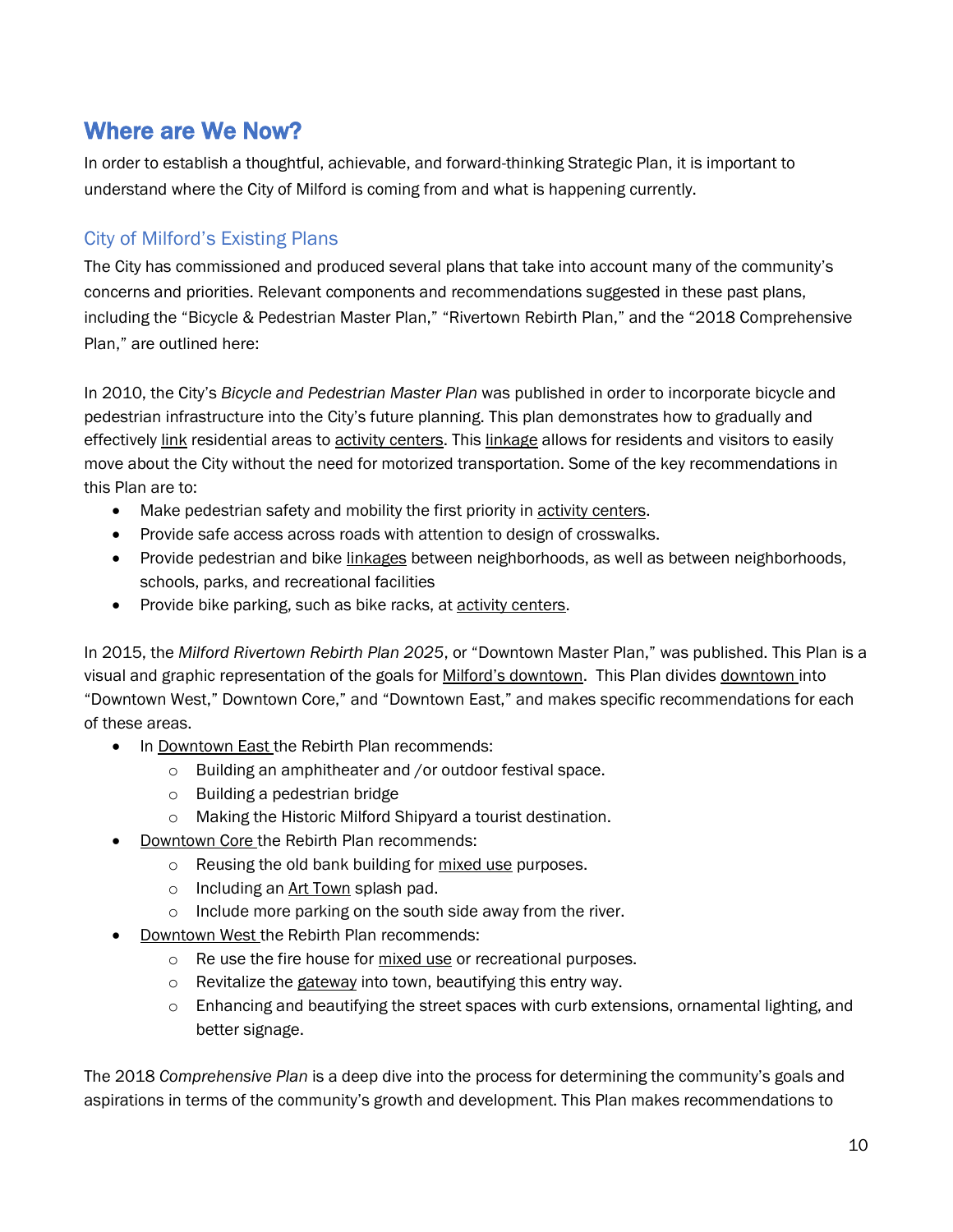developing the City's transportation, utilities, land use, economy, and housing. Some of the *Comprehensive Plan's* specific recommendations are to:

- Enable the safe and efficient mobility of residents, using all methods of travel (i.e., biking, walking, driving), via a safe and interconnected transportation system.
- Plan for and provide adequate utilities and services to accommodate the planned growth in Milford.
- **Encourage the preservation of areas along all streams, lakes, and ponds by enhancing buffer areas** around bodies of water.
- Encourage the inclusion of connected, accessible parks and open spaces in new development.
- Broaden Milford's economic activity beyond Monday to Friday, nine to five, by encouraging businesses, activities, and festivals that will help develop Milford's identity as a great place to work, live, and have fun.
- Encourage a balanced range of housing types and home-ownership opportunities for existing and future residents.

### Community Engagement

Community input and involvement is always a priority. In preparation for drafting this plan, the City of Milford utilized a series of engagement techniques with community members and stakeholders.

#### National Citizen Survey:

The National Citizen Survey is a collaborative effort between the National Research Center Inc. (NRC), the National League of Cities (NLC) and the International City/County Management Association (ICMA). The survey utilizes a standardized process that combines high quality research methods with a database of comparable data to help cities and towns understand their residents' opinions, satisfaction, and concerns through a questionnaire survey.

In the summer of 2017, the City of Milford contracted with NCS to conduct a resident survey to capture opinions within three community pillars: Community Characteristics, Governance, and Participation. These pillars were assessed across eight central community facets:

- Safety: Protection from danger or risk (e.g., public safety, personal security and welfare, emergency preparedness)
- Economy: Maintenance of a diverse economy (e.g., vibrant downtown, cost of living)
- Natural Environment- resources and features native to a community (e.g., open spaces, water, air)
- Building Environment: Design, construction, and management of the human-made space in which people live, work, and recreate on a day-to-day basis, including the buildings, streetscapes, parks, etc.
- Mobility: Accessibility of a community be motorized and non-motorized modes of transportation (e.g., ease of travel, traffic flow, walking)
- Recreation and Wellness: Recreation, healthy lifestyles, preventative and curative health care, supportive services (e.g., fitness opportunities, recreation centers)
- Education and Enrichment: Learning, enrichment, and workforce readiness for children, youth, and adults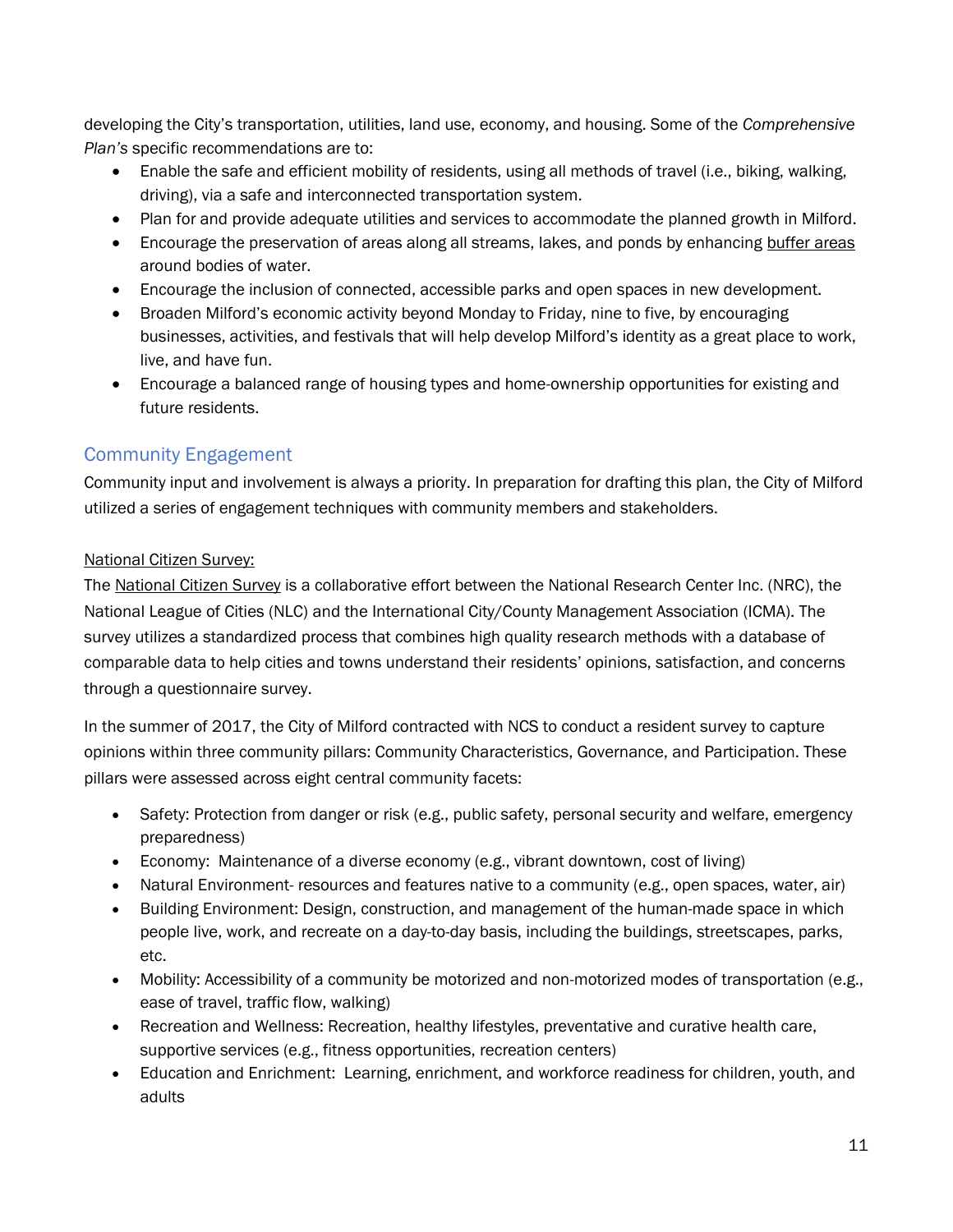Community Engagement: Quality and frequency of social interactions (e.g., civic groups, volunteering)

The survey was sent to a representative sample of 1,435 Milford residents across all four wards. Of these

surveys sent, 411 were returned resulting in a response rate of 29%. Based on this representative sample and in comparison to other cities of similar size:

- Residents in Milford enjoy a high quality of life. Three quarters of residents rated their quality of life as "excellent" or "good."
- Safety is a priority for the community.
	- o 96% of respondents indicated that it was "essential" or "very important" for the community to focus on ensuring the police force is well-trained and has the necessary equipment, staff, resources, and facilities.



- Residents emphasized the value and importance of a healthy economy.
	- $\circ$  Overall, Milford's economic ratings are similar to those in other communities in the United States.
	- $\circ$  However, fewer Milford residents gave high marks to Milford as a place to visit.
	- $\circ$  Less than half of respondents reported positively about the economic health of the community. This included shopping and employment opportunities, cost of living, as well as the vibrancy of downtown.

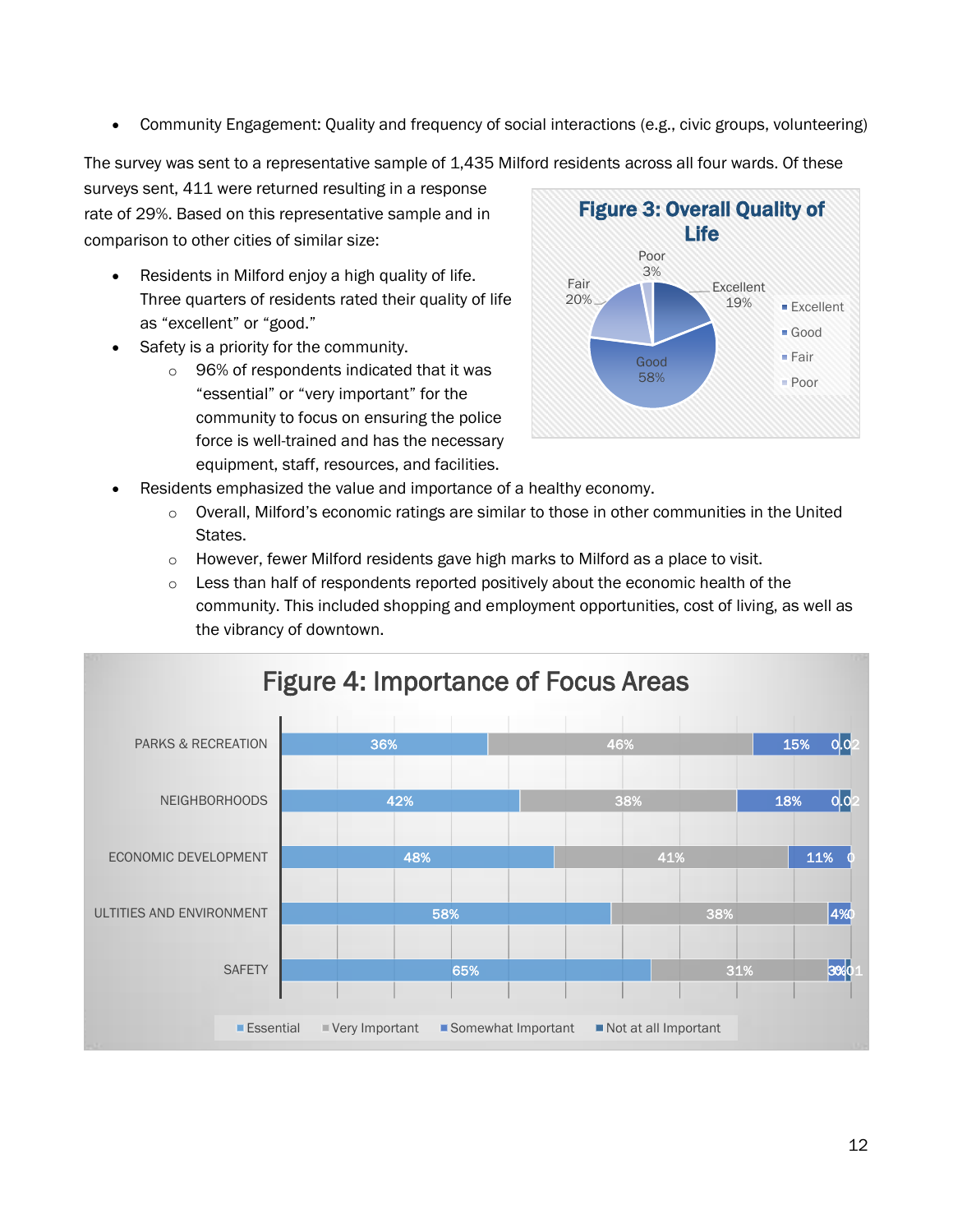- Milford residents rated recreational and enrichment opportunities, as well as K-12 education lower than residents of other jurisdictions.
	- $\circ$  Milford residents rated adult educational opportunities significantly lower than residents in other communities.
- While on par with nationwide rating, code enforcement received the lowest marks from Milford residents.
	- o 39% rated code enforcement as "excellent" or "good"

The full survey results are included in three separate documents, the *Community Livability Report* (Appendix A) and the *Dashboard Summary of Findings* (Appendix B). These are also available online.

#### Community Conversations

A "Community Conversation" is guided discussion conducted with a small, but diverse group of participants, to gather more information on resident and stakeholder views and opinions. A form of qualitative research, these "conversations" consisted of a closed-ended "voting" exercise and a facilitated discussion.

In collaboration with the Institute for Public Administration (IPA), the City of Milford worked to develop more in-depth questions, which targeted the major priorities areas and concerns revealed through the NCS results. The Community Conversations' questions were segmented into five priority areas, which mirrored the NCS "community facets":

- Safety: Public safety, personal security and welfare, emergency preparedness
- Economic Health & Vitality: Maintenance of a diverse economy (downtown, cost of living, employment)
- Neighborhoods & Built/Natural Environment: Maintenance and design of open spaces, construction and management of buildings/housing, streetscapes, and parks
- Mobility: Accessibility of the community, ease of travel, traffic flow, walking, and biking
- Recreation & Wellness: Availability of supportive services that promote healthy lifestyles

Upon arrival, participants were asked to use stickers to "vote" on 28 closed-ended questions in five priority areas. A full list of these closed-ended, "voting" questions can be found in Appendix C.

#### [insert dot question picture]

After "voting," participants were guided through a facilitated discussion where participants were asked openended questions about their perceptions, opinions, beliefs, and attitudes in each of the priority areas outlined above. Questions were asked in an interactive, group setting where participants were free to either answer aloud or were given the opportunity to submit written responses. During this process, responses were captured by a note taker. A full list of these open-ended, discussion-based questions can be found in Appendix C.

IPA and City staff facilitated 19 Community Conversations in November and December of 2017: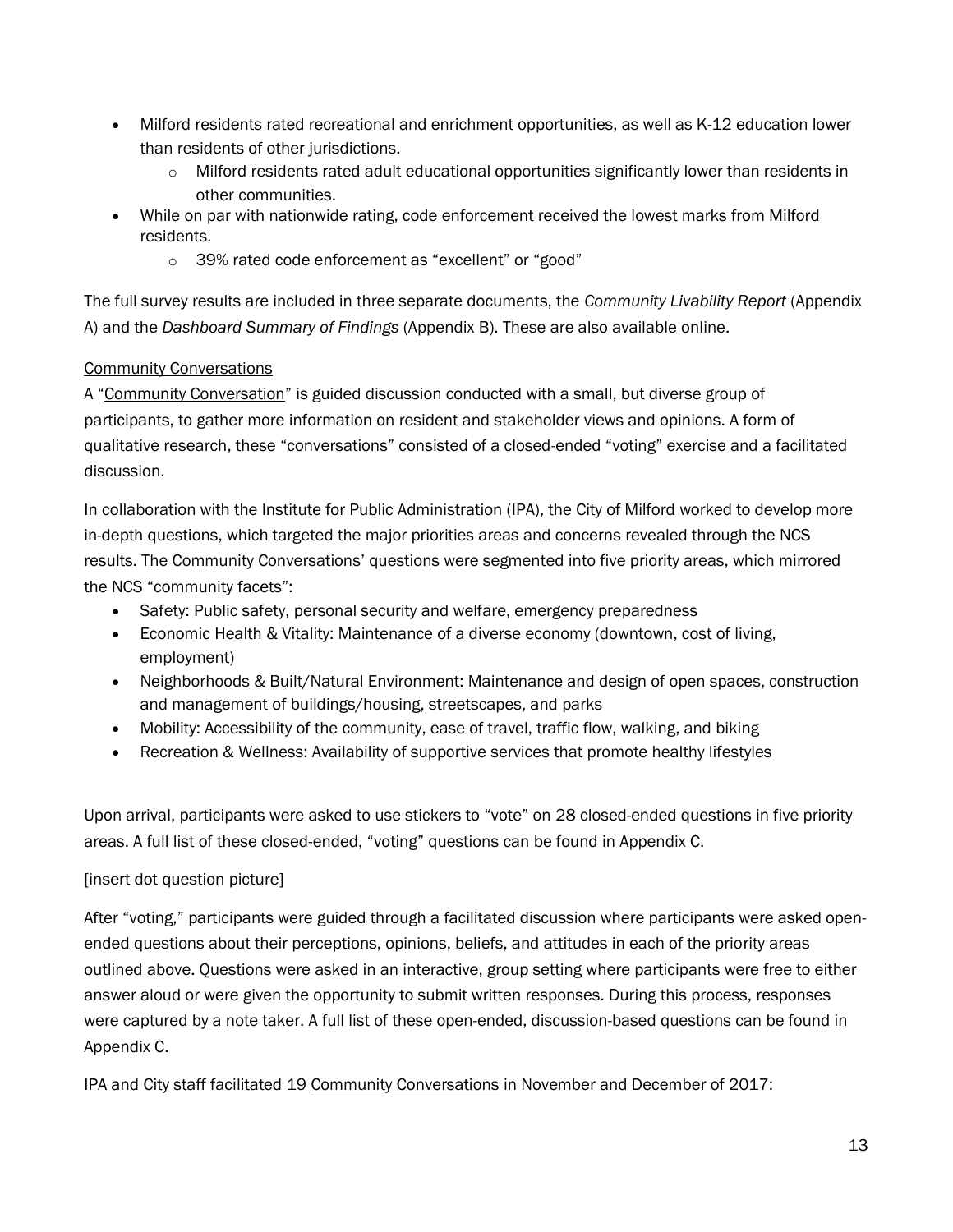- Music School of Delaware: 10/19/2017
- Milford Senior Center: 11/01/2017
- DMI Small Business/Entrepreneurs: 11/06/2017
- City of Milford Employees: 11/06/2017 (2)
- Ward II: 11/06/2017
- Milford School District (Administrators and Key Staff): 11/09/2017
- Ward III: 11/15/2017
- Reformation Lutheran Church: 11/16/2017
- Large Employer Executives: 11/27/2017
- St. John the Apostle Church: 11/28/2017
- Police Department: 11/28/2017 and 11/30/2017
- Chamber of Commerce: 11/29/2017
- Non-Profit Organizations: 11/30/2017
- Ward I: 11/30/2017
- Haitian Community: 12/03/2017
- City Public Works Employees: 12/04/17
- Ward IV: 12/05/2017

The full notes from each Community Conversation are available on the City's website.

Based on the 18 Community Conversations, residents and stakeholders are most interested in seeing the City work towards:

- Better connectivity between residential areas/neighborhoods and downtown.
	- $\circ$  Residents and stakeholders suggested more sidewalk connectivity, bike paths, and an inner city transportation bus loop.
- Increasing the overall feeling and perception of safety *throughout* the City, not just downtown.
	- o Residents and stakeholders suggested: better lighting, less "loitering" through increased Parks & Recreation activities for young adults and adults, and more visible police patrols (biking or walking).
- Making Milford a more attractive place to visit and live.
	- $\circ$  Residents and stakeholders suggested: increasing the variety in the housing market, better and more proactive code enforcement, as well as more recreational opportunities for people of all ages.
	- $\circ$  Residents and stakeholder would like to see a more vibrant downtown, which includes beautifying the gateways & building facades, bringing more businesses to Milford, and more accessible through pedestrian walkways and/or bike paths.
- More engagement and exchange of information about current plans and events, as well as a better way to request information from the City.
	- $\circ$  Residents and stakeholders suggested a notification system for events, the ability to request trainings or practice for floods, storms, etc., and more Q&A or open forums with City officials, outside of City Council meetings.

#### Discussions with Council Members, Department Heads, and Staff

After the Community Conversations, IPA staff met with City Council, City management staff, and Department Heads to present the themes. Based on these results, Department Heads were able to refer to past plans' recommendations, as well as discuss items that they are already working to address.

The feedback from the National Citizens Survey and Community Conversations, in conjunction with the expertise of Department Heads, Council, and past plan recommendations, staff worked to outline specific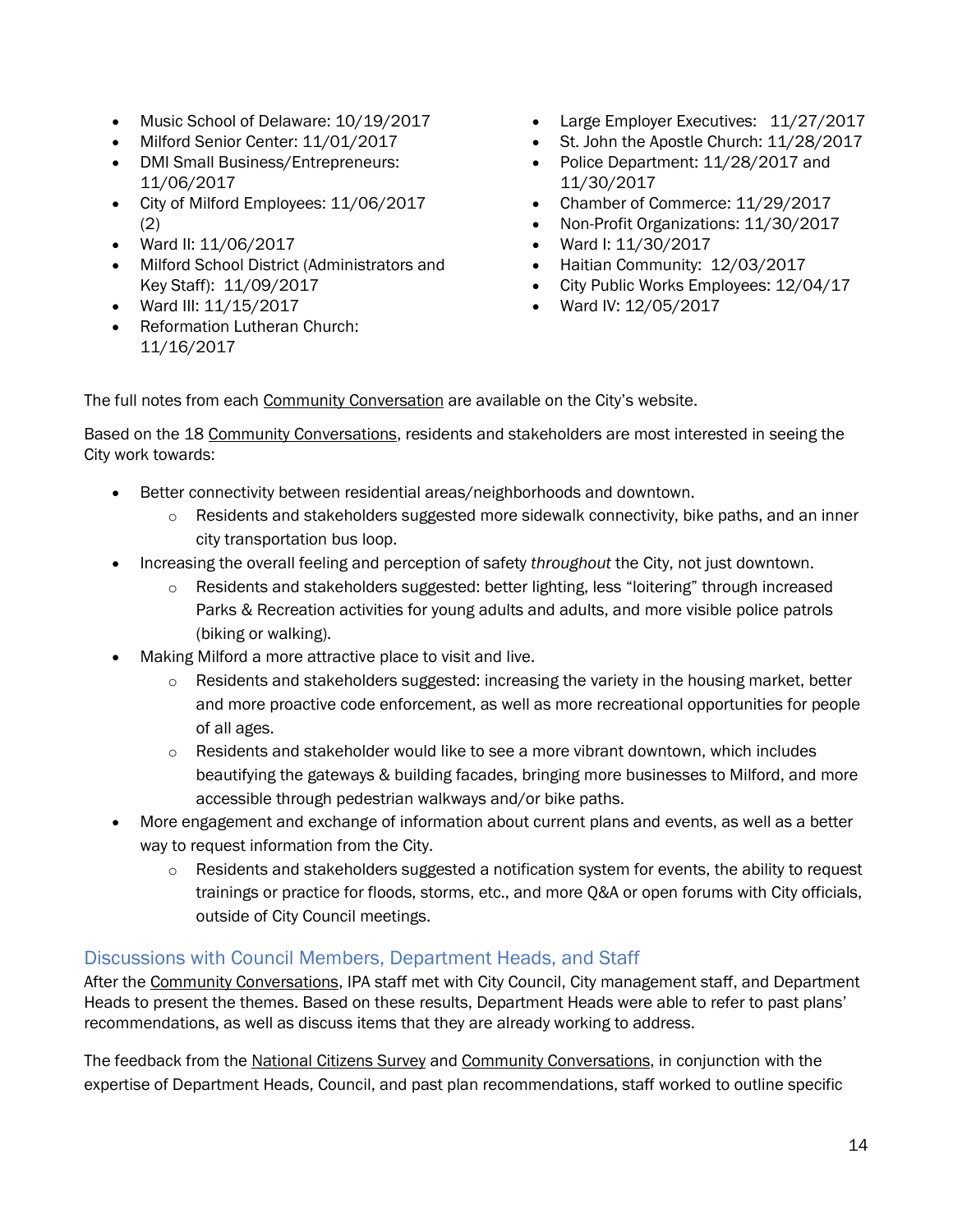goals and objectives for each of the Strategic Plan priority areas. The culmination of this effort is outlined in the next section of this Plan, entitled "Looking Forward," as well as in Appendix D.

### Looking Forward

In order to successfully move the City towards its vision and effectively address the needs and concerns of our residents and stakeholders, there needed to be specific and measurable goals. City officials have worked to establish five priority areas, all of which are defined below. One of these priority areas, "Fiscal Responsibility & Community Engagement," is overarching. While it has its own associated goals, it also has become a part of the action items for each of the other four priority areas.



Each priority area is comprised of a framework. The framework for each priority includes goals, objectives, and strategies for their achievement. Additionally, specific action items, success metrics, a timeline, and community partners are developed by the appropriate Department Heads for each strategy. The following pages outline the framework for each priority area, which will be used during implementation. These details can also be found in Appendix D. The Appendix chart will be regularly updated (at least twice annually) and made available online.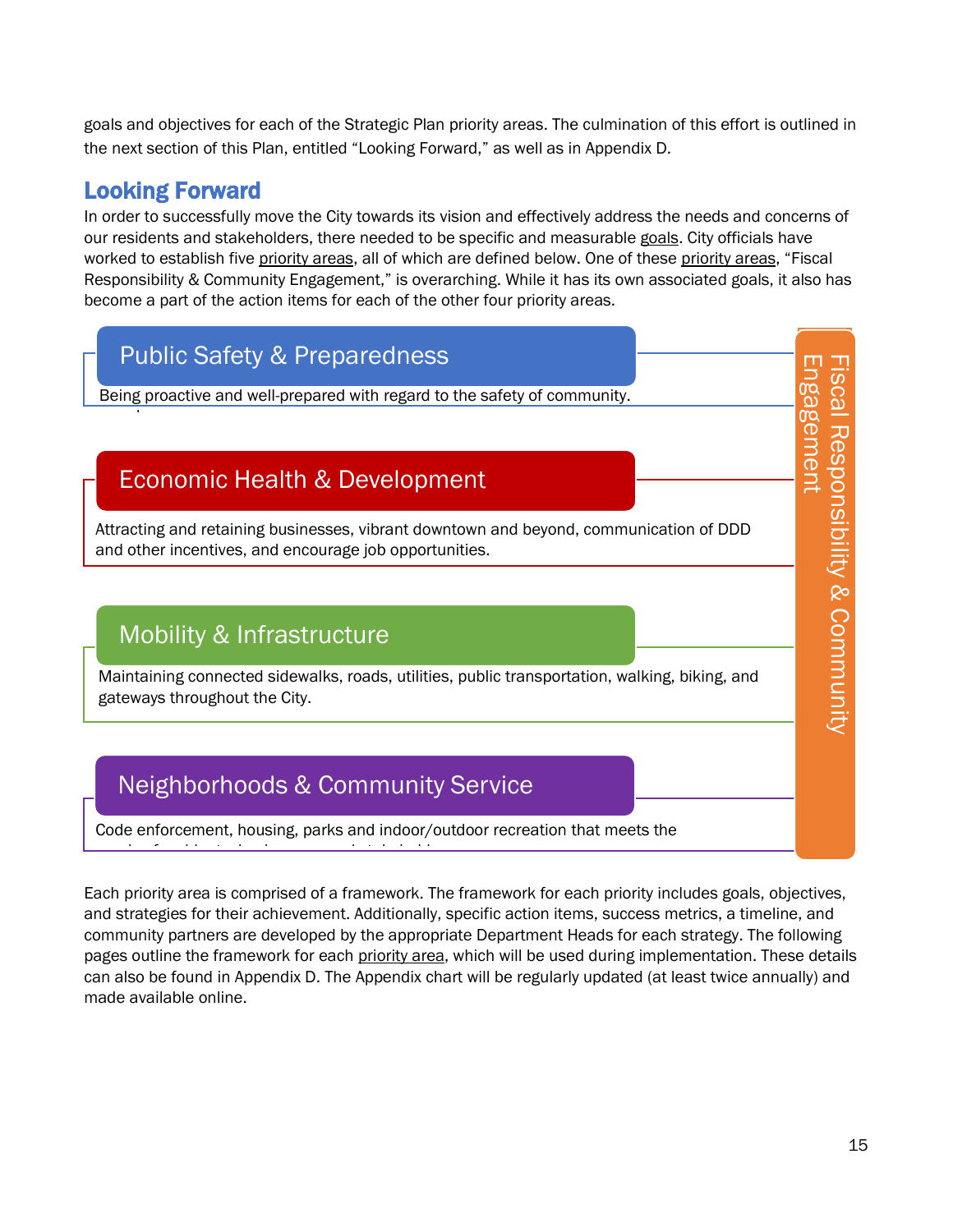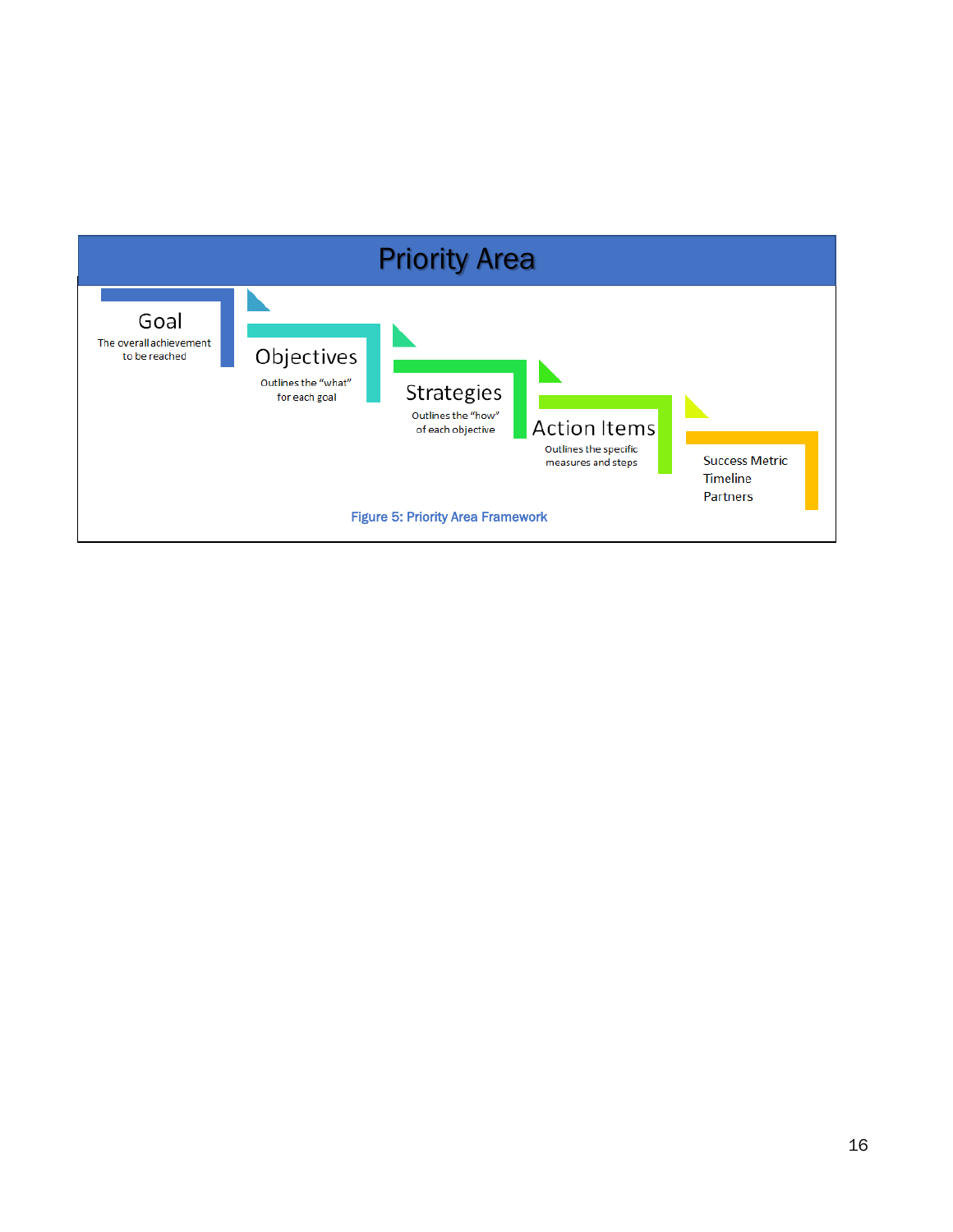# Public Safety & Preparedness

Public safety and emergency preparedness was the top priority of residents in the National Citizen Survey, as well as in the Community Conversations. Safety also plays a role in fostering economic growth and bringing new residents to Milford.

### GOAL

Efficiently utilize all police resources (i.e., staff time, personnel, training, and technology)

OBJECTIVE 1- Evaluate and regularly monitor the Milford Police Department's (MPD) workload, including patterns of calls for service, number of reports/crimes committed, and staff time. training, technology, etc.).

- STRATEGY 1- Analyze existing data to understand what emergencies take place, where, and when.
- STRATEGY 2- Identify new tools, technology, and analytics to assist in establishing patterns and make predictions about crime in the City.
- STRATEGY 3- Utilize current and new technology to help collect and analyze data that could aid in establishing shift schedules and better understanding adequate staffing levels.

OBJECTIVE 2- Prepare MPD for future CALEA accreditation by researching standards/expectations.



 STRATEGY 1- Work with the Commission and other accredited Municipal Police Departments to understand the accreditation process.

### Reduce crime

OBJECTIVE 1- Make a meaningful reduction in violent crime in the City of Milford.

- STRATEGY 1- Identify the most common types of violent crime in the City of Milford.
- resources in the time, • STRATEGY 2- Create a plan of action for each of the most common types of crime.

OBJECTIVE 2- Continue to monitor national and state trends to target and reduce illicit drugs in the City of Milford.

 STRATEGY 1- Partner with statewide agencies that have state-specific data on illicit drug use to identify the types of drugs being used and how they are obtained.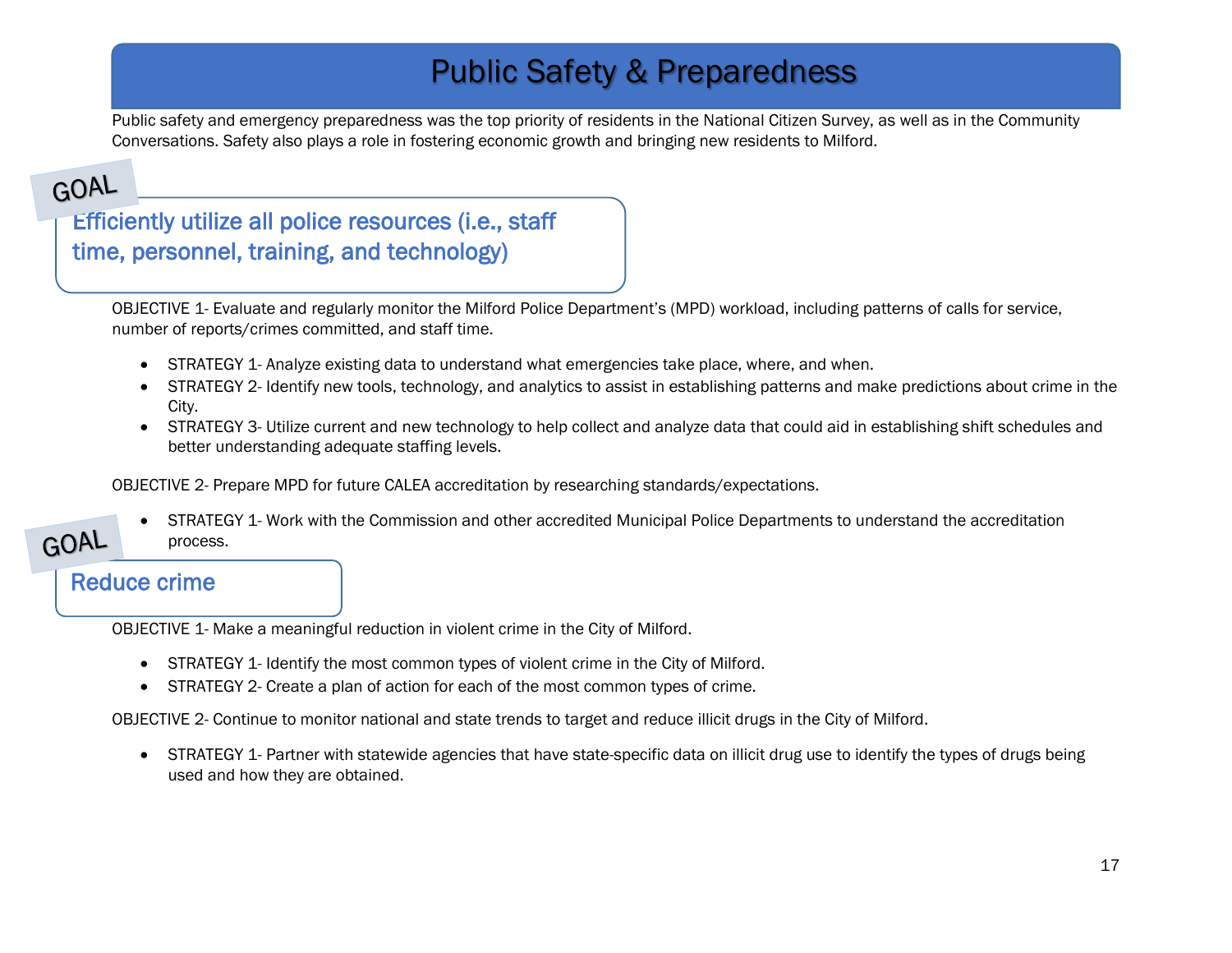# Public Safety & Preparedness

# GOAL

### Establish and maintain strong and beneficial police-community relations

OBJECTIVE 1- Create a reciprocal and trusting relationship between Milford residents and police officers through consistently proactive, responsive, and visible policing throughout the City.

- STRATEGY 1- Increase visibility of police through more walking patrols, biking patrols, and overall presence.
- STRATEGY 2- Conduct a regular community satisfaction survey to ascertain the community's current feelings about the Police Department.
- STRATEGY 3- Fund and hire more police officers.
- STRATEGY 4- Prioritize and fund specialized training for officers.
- STRATEGY 5- Reinstate the Citizens' Police Academy.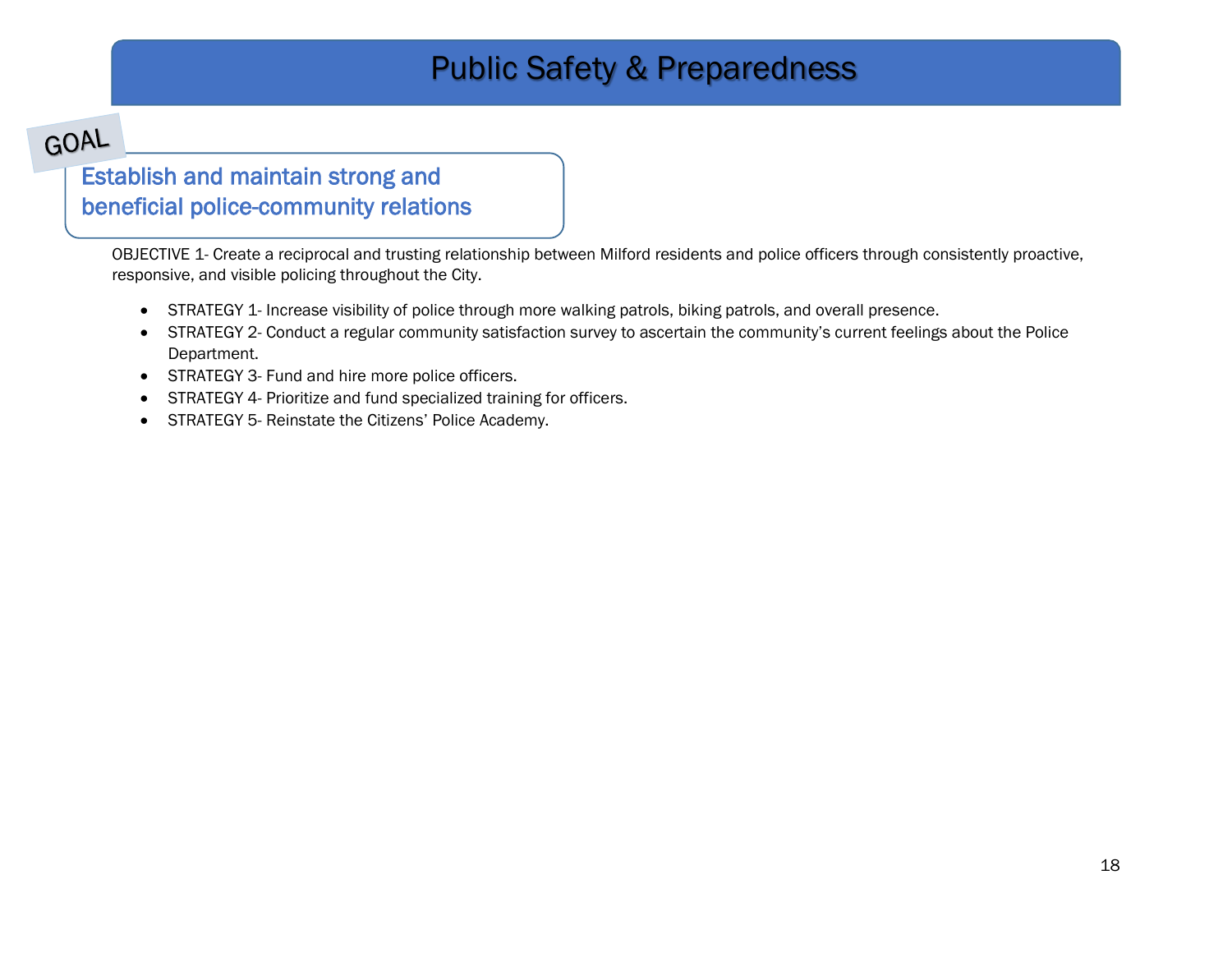# Public Safety & Preparedness

# GOAL

### Utilize effective, proactive emergency preparedness and public safety strategies

OBJECTIVE 1- Work with the Carlisle Fire Company on evaluating the use of new technology for communication.

STRATEGY 1- Identify new technologies that could help limit the use of the fire siren.

OBJECTIVE 2- Proactively plan for emergency events (i.e., storms, active shooter, etc.) through regular meetings between all City departments and State, regional and local agencies to ensure plans are up-to-date and compatible.

- STRATEGY 1- Update existing and adopt new City of Milford Emergency Plans, which are compatible with statewide initiatives and plans.
- STRATEGY 2- Ensure excellent internal emergency management coordination of executive leadership, personnel, resources, and communications.
- STRATEGY 3- Educate community about current plans and when plans are adopted or updated.

OBJECTIVE 3- On a regular basis offer and make available preventative training for emergency events (i.e., storms, active shooter, etc.).

- STRATEGY 1- Provide training opportunities for the community upon requests.
- STRATEGY 2- Offer community-wide emergency planning events.

OBJECTIVE 4- Replace the current Police Station with a safe and modern facility to serve community needs.

- STRATEGY 1- Establish a Planning Task Force.
- STRATEGY 2- Develop a public engagement strategy.
- STRATEGY 3- Create a Concept Plan and present to voters through a referendum.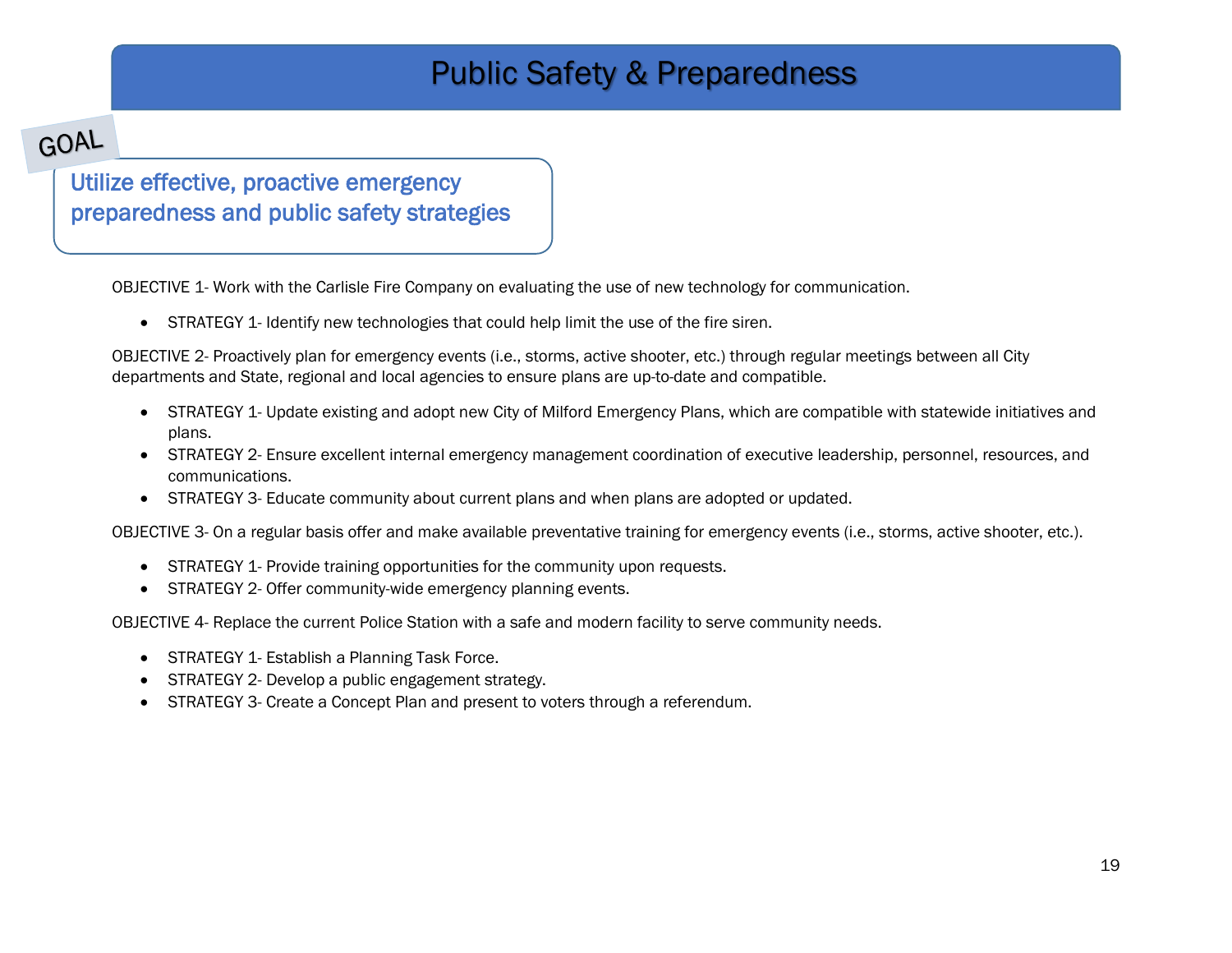# Economic Health & Development

The economic health and development of the City of Milford was another top priority for residents in the NCS. It was equally as important during the community conversations.

# GOAL

### Enable growth of existing businesses

OBJECTIVE 1- Foster economic activity that will grow the local employment by 4% over the next 5 years.

• STRATEGY 1- Partner to provide and advertise job training opportunities so the Milford workforce is ready for the future.  $\bullet$  SINATEGT  $\pm$  rainer to provide

OBJECTIVE 2- Work with the existing business community in order to develop strategies which foster economic growth for the employers, residents, and visitors.

- STRATEGY 1- Conduct needs assessments of current businesses to identify growth opportunities.
- STRATEGY 2- Develop resources for marketing and promoting businesses.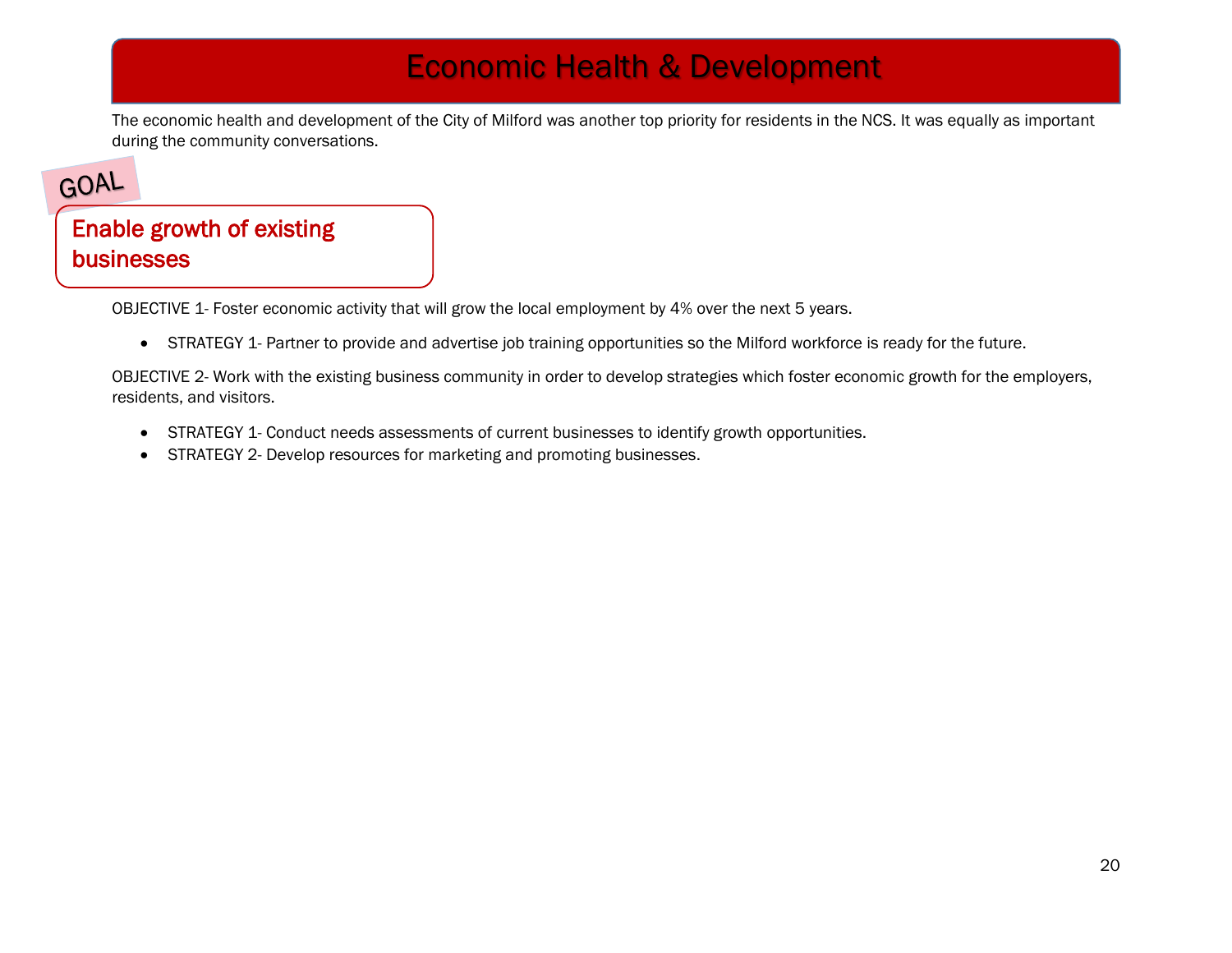# Economic Health & Development

### GOAL

### Foster the establishment of new businesses

OBJECTIVE 1- Identify opportunities for growth and development of new businesses in Milford by promoting advantages and opportunities in Milford, and leveraging state assistance.

- STRATEGY 1- Create a new industrial park in the City.
- STRATEGY 2- Annually review the process by which new business move to Milford, in order to develop more user-friendly services.
- SRATEGY 3- Continue to provide current incentives for businesses of all sizes.

OBJECTIVE 2- Ensure City ordinances and procedures support new and expanding businesses in order to promote business success in the City of Milford.

- STRATEGY 1- Conduct a business satisfaction survey following completion of interactions with the City.
- STRATEGY 2- Ensure that all business-related organizations and City departments are knowledgeable about development processes for new or expanding businesses through communication and training of City Staff and coordination with partner organizations.

# GOAL

Meet the commercial needs of residents, businesses and visitors

> OBJECTIVE 1- Develop a more vibrant downtown, in order to bring more visitors to Milford and promote community pride. Efficiently utilize all police resources (i.e.,

• STRATEGY 1- Implement the Rivertown Rebirth Plan.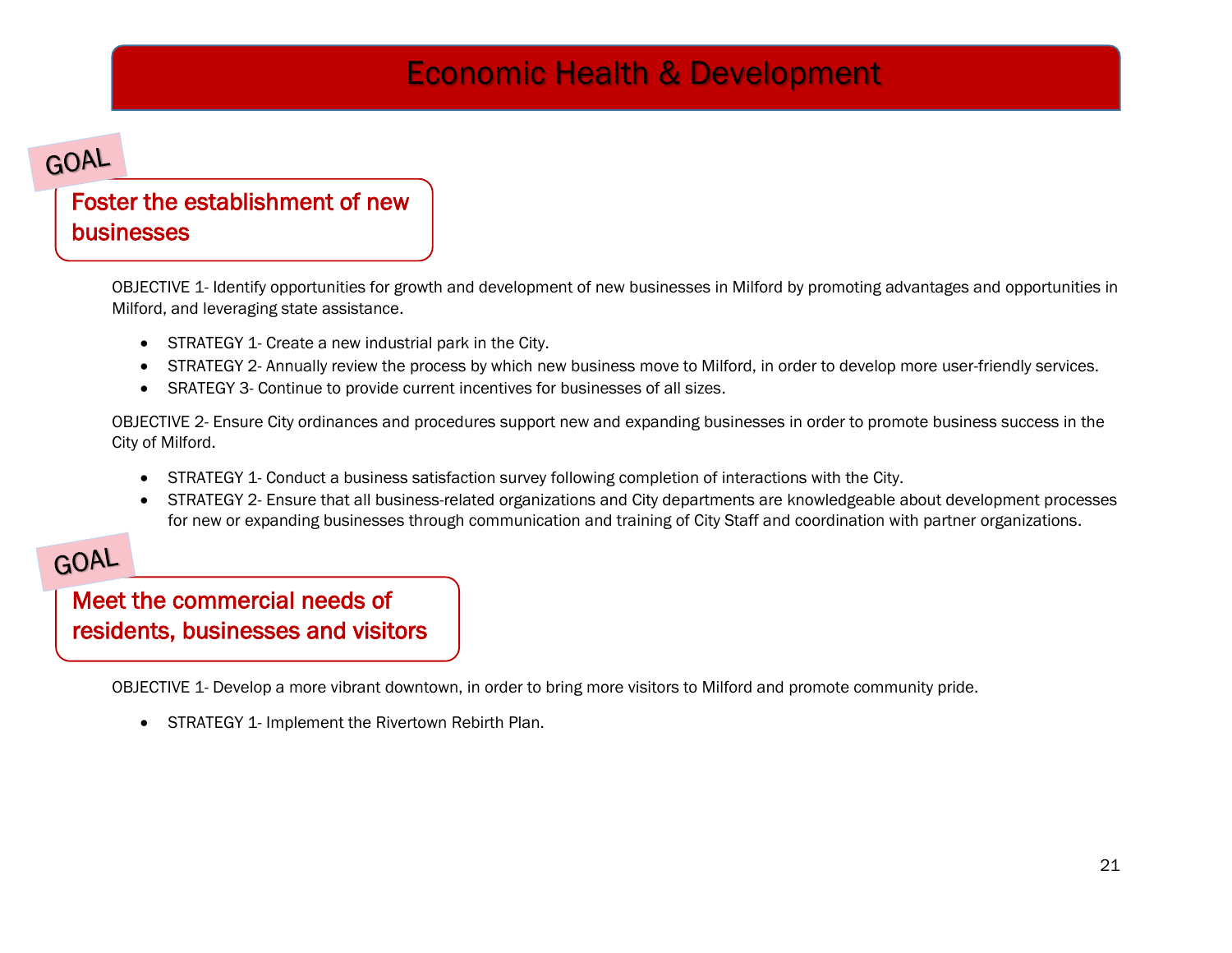# Mobility & Infrastructure

# GOAL

### Proactively maintain our streets

OBJECTIVE 1- Maintain City streets so that 80% are always in "Fair," "Satisfactory" or "Good" condition.

- STRATEGY 1- Fund street rehabilitation so that all streets rated "Poor," "Very Poor" or "Serious" condition are completed over the next 5 years.
- STRATEGY 2- Regularly update the Pavement Condition Report
- STRATEGY 3- Proactively repair and repave City streets after making necessary utility and sidewalk improvements/repairs.

### GOAL

Proactively maintain our utility infrastructure (i.e. electric, water and wastewater systems)

OBJECTIVE 1- Continue to identify and utilize new technology to improve the efficiency and effectiveness of utility services.  $\mathcal{L}(\mathcal{L})$ 

• STRATEGY 1- Use SCADA, AMI, and other Smart technology to monitor our electric, water and wastewater systems.

OBJECTIVE 2- Evaluate current condition and put plans in place to maintain or replace City utility infrastructure.

- STRATEGY 1- Conduct regular preventative maintenance
- STRATEGY 2- Establish an inventory of existing utility infrastructure & grade that system on an "Excellent" to "Serious" condition scale.
- STRATEGY 2- Address inflow and infiltration into the wastewater system.
- STRATEGY 3- Address older portions of the City without cleanouts and/or house traps on service lines.
- STRATEGY 4- Address illegal connections to sanitary sewer system.
- STRATEGY 5- Eliminate lead "goose neck" water services.
- STRATEGY 6- Institute proactive replacement program based on the inventory system.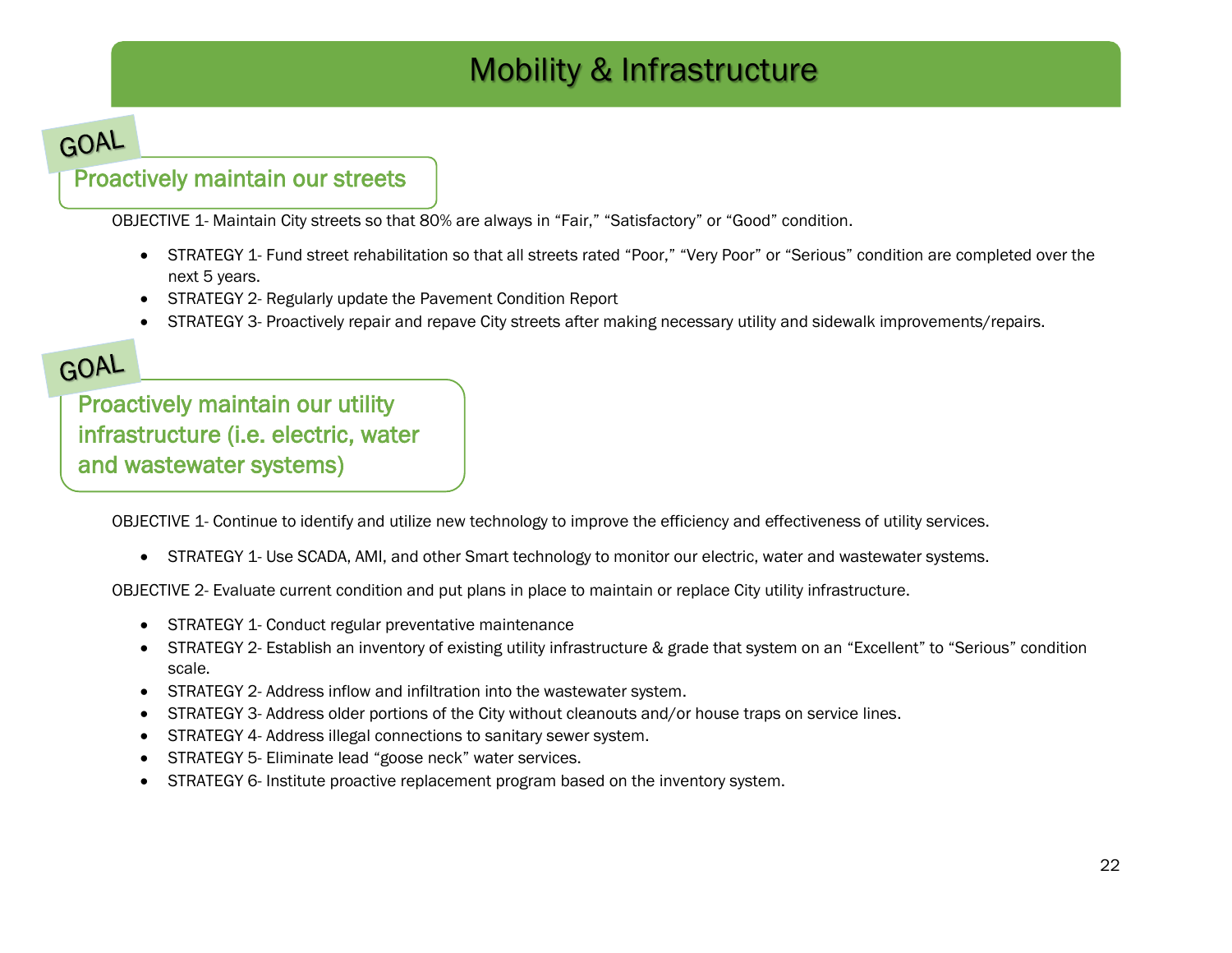# Mobility & Infrastructure

# GOAL

### Address future growth by proactively making improvements to infrastructure

OBJECTIVE 1- Meet annually with the City Manager, City Planner, and Council to project and evaluate wastewater demands required for future growth.

 STRATEGY 1- Sewer: Install force main from SE Pump Station to Kent County Pump Station (evaluate other potential areas that would be in addition to this system such as areas East and West of Route 1 from the Mispillion River, South.)

OBJECTIVE 2- Meet annually with the City Manager, City Planner, and Council to project and evaluate electricity demands required for future growth.

- STRATEGY 1- Consider the installation of an additional substation.
- STRATEGY 2- Consider other ways the City can generate electricity and reduce demand through efficient use.

OBJECTIVE 3- Meet annually with City Manager, City Planner, and Council to project and evaluate water demands required for future growth.

- STRATEGY 1- Evaluate storage demands for water in NW business park and other portions of the City.
- STRATEGY 2- Ensure SE wells are producing what is necessary for future growth.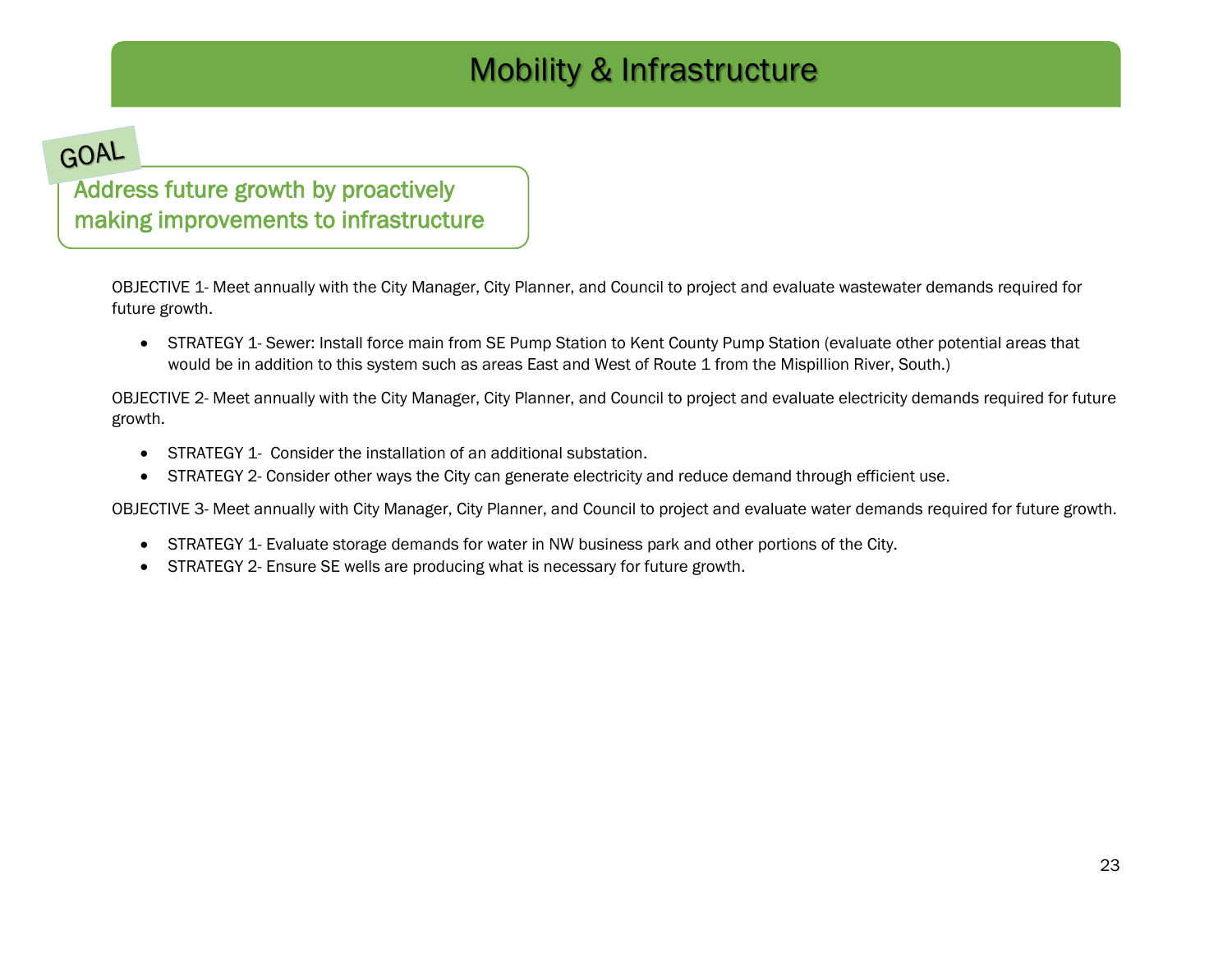# Mobility & Infrastructure

# GOAL

Continue to develop a multi-modal, pedestrian-friendly framework throughout the City.

OBJECTIVE 1- Include "Complete Streets" best practices as a part of all projected new street or repaving projects.

 STRATEGY 1- Address deficiencies and maintenance issues in the City's bicycle network.  $\bullet$  SIRATEGY 1-Address deficiencies and

OBJECTIVE 2- Implement the sidewalk maintenance/replacement program

 STRATEGY 1- Regularly inspect the sidewalks on a 5-year cycle to notify and work with property owners on necessary repairs and/or replacement.

OBJECTIVE 3- Improve existing transportation options and accessibility by evaluating the number of routes, the frequency of routes, where stops are and where they should be.

 STRATEGY 1- Work with DART to improve transportation accessibility within the City and to provide access to key destinations such as the new Bayhealth Sussex Campus and Nationwide Campus.

# GOAL

### Improve traffic management throughout the City.

OBJECTIVE 1- Work with agency partners to ensure that the safety of pedestrians and drivers are improved.

- STRATEGY 1-Pursue, in coordination with DelDOT, the creation of a Transportation Improvement District for areas subject to the updated Southeast Master Plan.
- STRATEGY 2- Perform an Engineering Traffic Study within the City.
- STRATEGY 3- Evaluate truck traffic downtown and feasibility of maneuvers at downtown intersections.
- STRATEGY 4- Improve accessibility to and from the East and West portions of the City.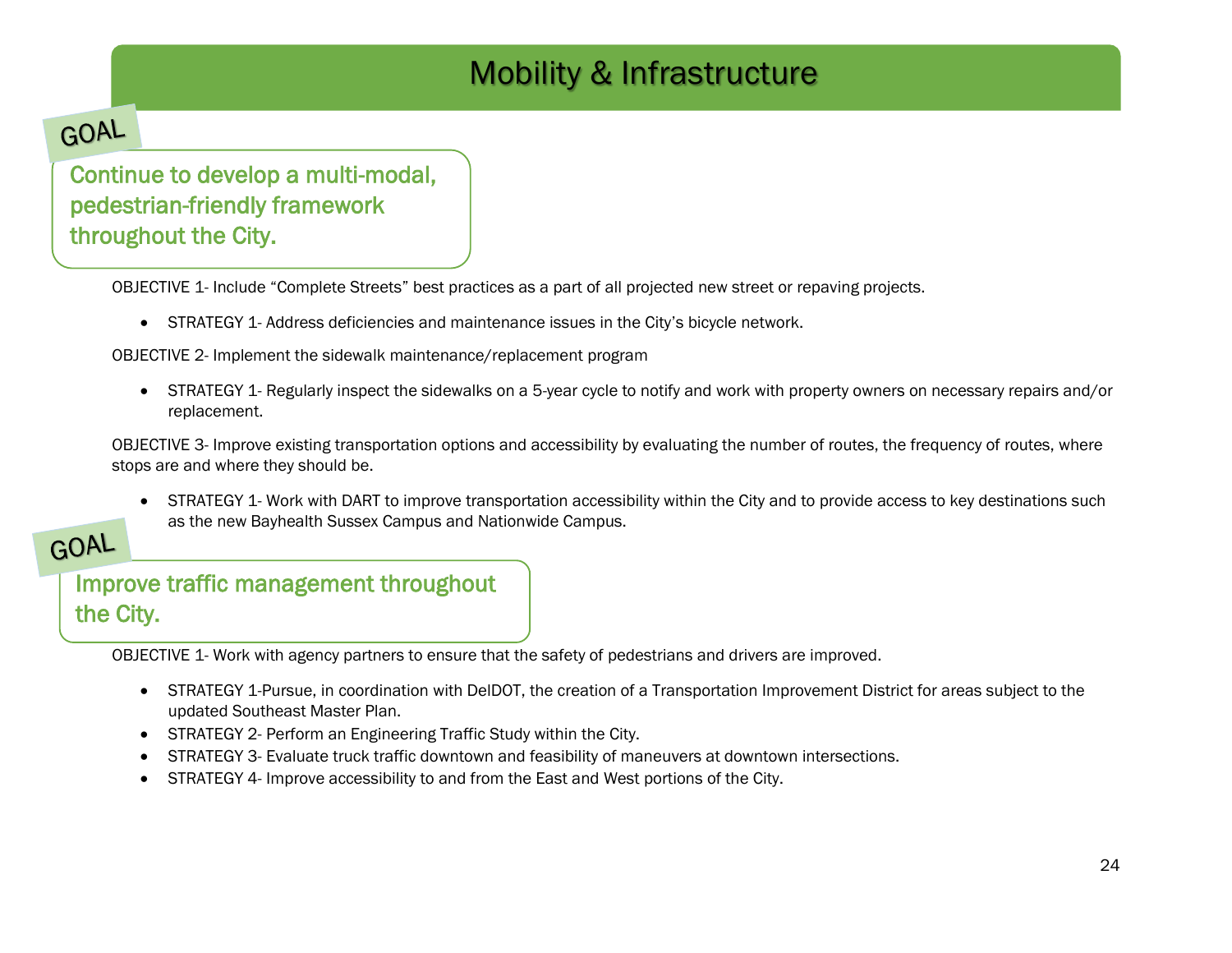# Neighborhoods & Community Services

### GOAL

### Preserve and enhance the property values and quality of our neighborhoods

OBJECTIVE 1- Ensure properties are safe, attractive, and well-maintained through improved code compliance. Efficiently utilize all police resources (i.e., staff  $t_{\text{true}}$   $\text{true}$  properties are safe, attraction

- STRATEGY 1- More proactive code enforcement throughout the City through additional enforcement and revised standards.
- STRATEGY 2- Proactive information sharing and outreach regarding code requirements to landlords, tenants and homeowners.

OBJECTIVE 2- Enhance the City's identity through well-maintained green spaces and parks.

- STRATEGY 1- Establish a beautification and maintenance program for streetscapes and gateways.
- STRATEGY 2- Maintain and appropriately redevelop the current, 200-acres of open space to provide for diverse outdoor recreational activities.

OBJECTIVE 3- During future neighborhood planning and zoning, ensure the inclusion of sufficient open space in and near neighborhoods.

- STRATEGY 1- Connect neighborhoods through biking/walking paths that do not use state highways.
- STRATEGY 2- Establish a planning priority that all new neighborhoods have a minimum requirement for open space and sidewalks/trails to connect with other parts of Milford.

### GOAL

Encourage a balanced range of housing types and home-ownership opportunities for existing and future residents

 $\mathbb{E}_{\mathcal{A}}$  all police all police resources (i.e., staff time, staff time, staff time, staff time, staff time,

OBJECTIVE 1- Ensure a variety of housing options, in varying affordability ranges are available throughout the City, in order to encourage residents of all socioeconomic backgrounds to reside in the City.

- STRATEGY 1- Ensure zoning ordinance provides for a variety/flexibility in housing options.
- STRATEGY 2- Identify ways to bring in more affordable housing options.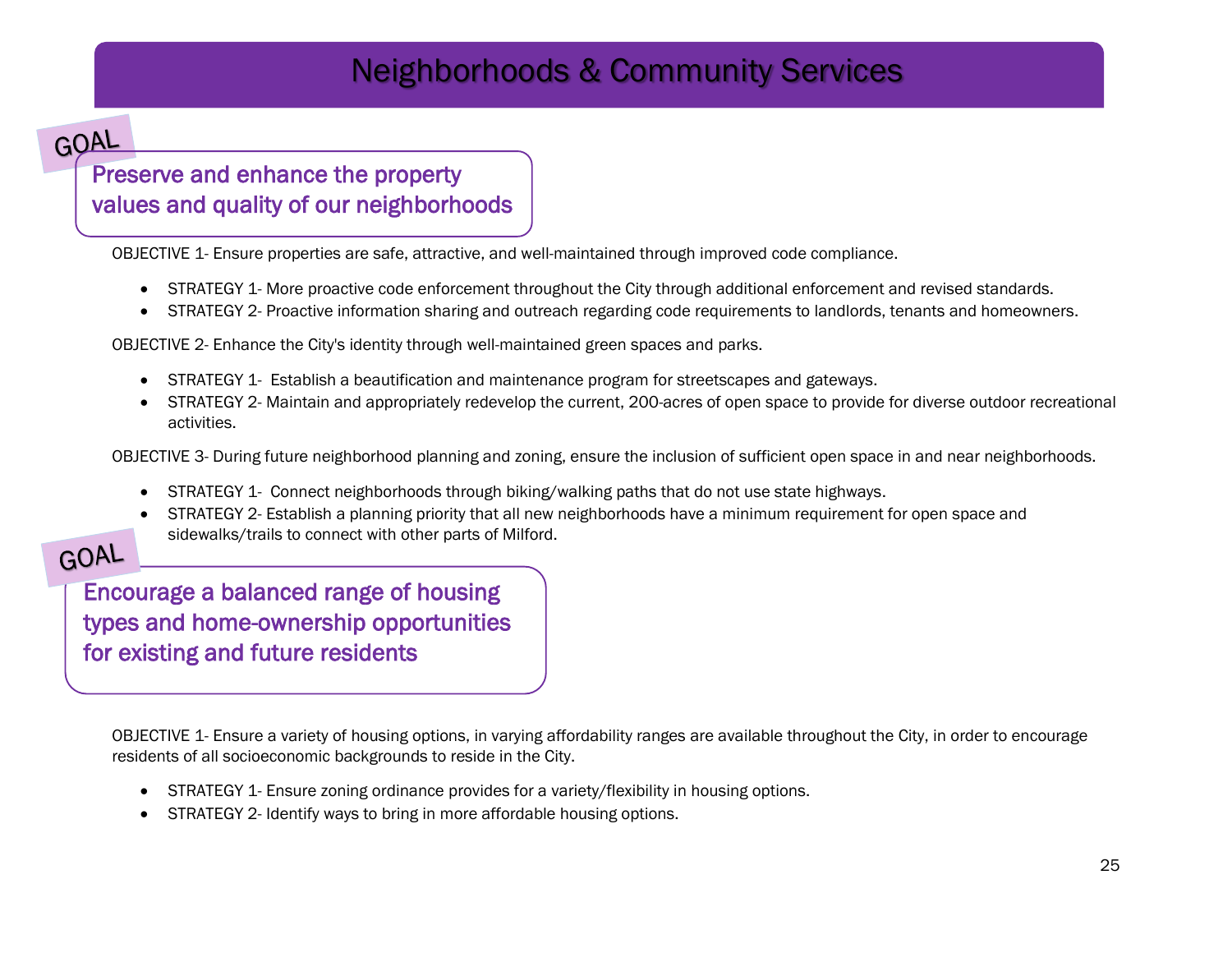# Neighborhoods & Community Services

# GOAL

Promote a healthy community with recreational activities provided by the City and community partners

OBJECTIVE 1- Provide residents with more recreation options by partnering with local private and nonprofit agencies in the area. Efficiently utilize all police resources (i.e.,

- SECTIVE I-TTOMAC TESTACTICS WITH THOIC TECTED AND TO PARTIS MUTTOUS WITHOUS PRACE AND HOT PROTICES IT THE ATEA.<br>• STRATEGY 1- Partner with external organizations to gain access to more outdoor and indoor facilities for adu leagues. etc.).
- STRATEGY 2- Create a Recreational Advisory Board which consists of City officials and community partners.

OBJECTIVE 2- Actively promote current recreational opportunities offered by the City and partners.

- STRATEGY 1- Collaborate & partner with recreational and wellness service providers to identify needs/wants for seniors and persons with disabilities and connect them to existing partners.
- STRATEGY 2- Advertise current children's programming.

OBJECTIVE 3- Create more City-sponsored recreational opportunities for adults.

• STRATEGY 1- Establish an adult sports league.

# GOAL

### Bring more tourism to Milford.

OBJECTIVE 1- Actively promote the variety of ecotourism opportunities in Milford, in order to bring in more visitors and provide residents with more recreational options. Efficiently utilize all police resources (i.e.,

- STRATEGY 1- Continue to hold festivals and establish new events that highlight Milford.
- STRATEGY 2- Advertise on print, radio, social media, other DE park webpages, etc.

OBJECTIVE 2- Develop more river-based activities, in order to bring in more visitors and provide residents with more recreational options.

STRATEGY 1- Bring water rentals (kayaks, paddle boards, etc.) to Milford during the summer season.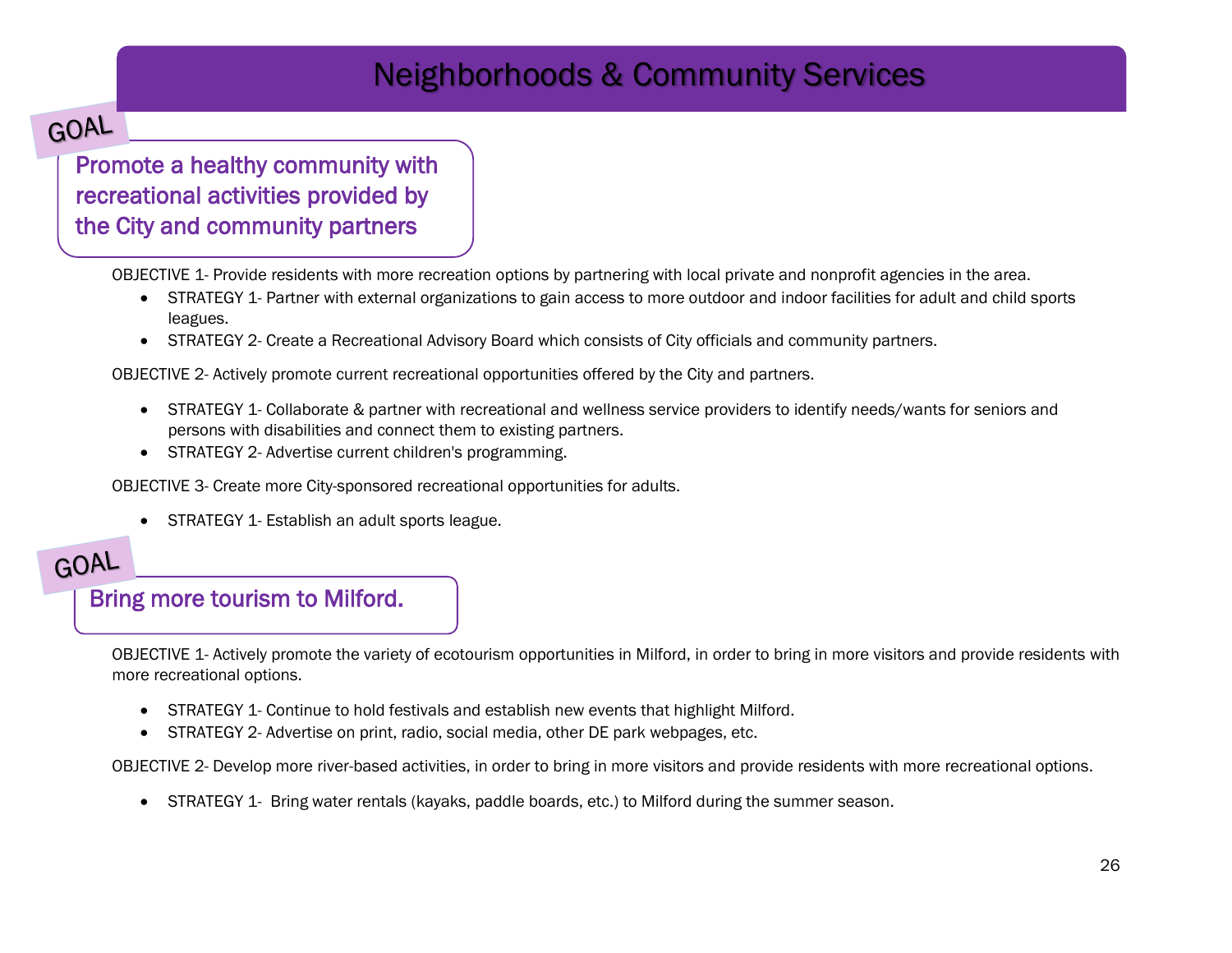# Fiscal Responsibility & Public Engagement

The goals under this section are also part of overarching goals in each of the priority areas. In other words, it is important that when implementing the strategies in each of the other areas, that City officials keep in mind the following:

### GOAL

### Operate in an efficient and responsible manner

OBJECTIVE 1- Keep community members informed and engaged in the City's activities, programs, and services.  $\mathbb{E}_{\mathcal{A}}$  is a linear police all police all police all police all police all police all police all police all police all police all police all police all police all police all police all police all police all police

- STRATEGY 1- Translate City communications for the public into Spanish and Haitian Creole.
- STRATEGY 2- In collaboration with the Milford School District, consider jointly hiring a multilingual PIO/Communication Specialist. etc.).
- STRATEGY 3- Establish an internal Communications Team to coordinate internal and external communications about the City of Milford.

OBJECTIVE 2- Manage resources wisely and sustainably by maintaining appropriate fund balances and reserves.

- STRATEGY 1- Achieve a structurally balanced budget through diverse revenue sources, smart financial management, comprehensive forecasting, and results-oriented and efficient services.
- STRATEGY 2- Implement and maintain a Five-Year Capital Improvement Plan.
- STRATEGY 3- Achieve and maintain fiscally-sound balances and reserves for all of the City's various funds.
- STRATEGY 4- Ensure Solid Waste, Water and Wastewater utilities are properly funded and that rates are fairly and appropriately set by conducting cost of service studies.
- STRATEGY 5- Identify ways to deal with the high demand for electricity when the cost is at its highest peak, both in the short-term and long-term.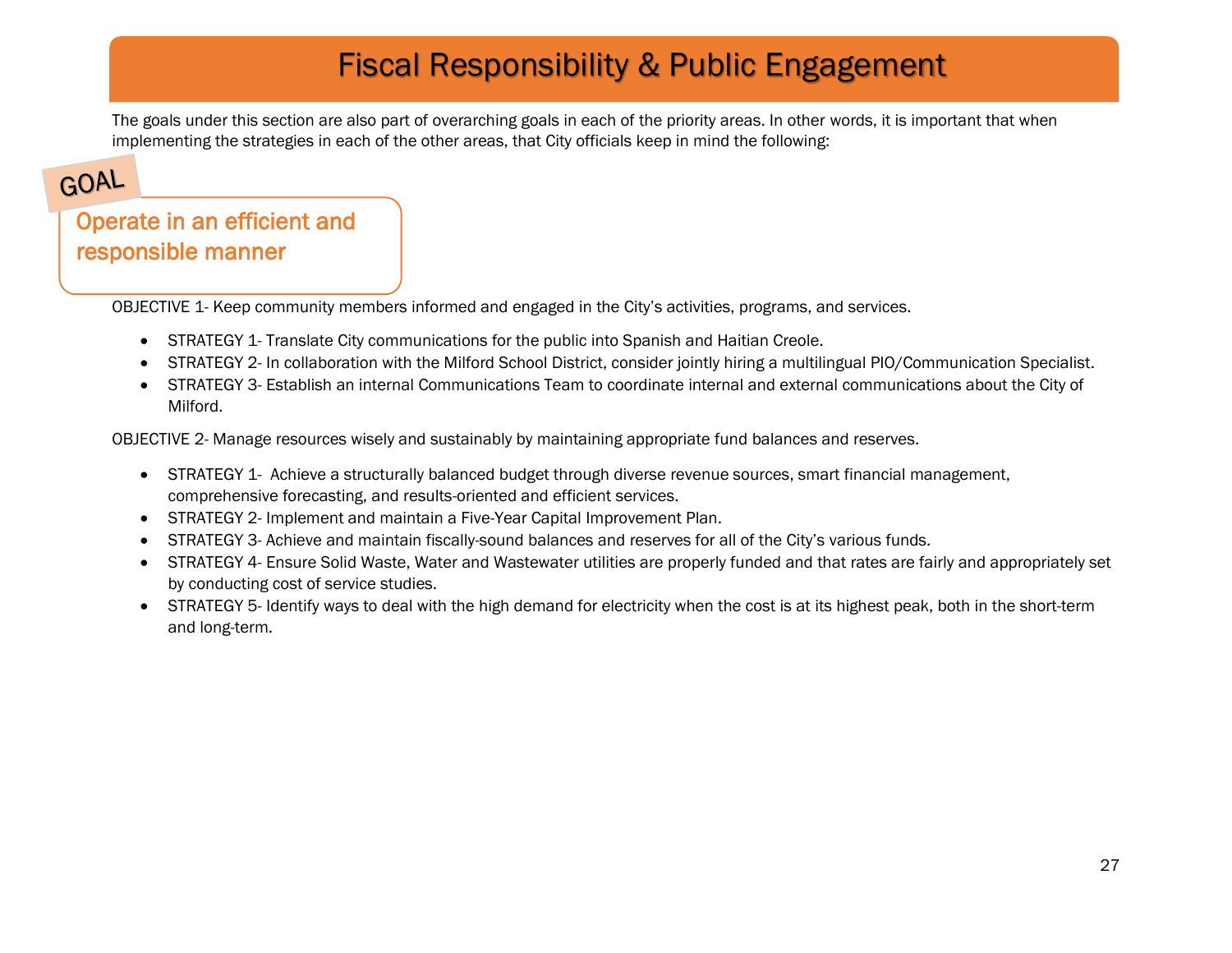# Fiscal Responsibility & Public Engagement

GOAL

### Review and update the **Strategic Plan** time, personnel, training, technology, etc.).

OBJECTIVE 1- Ensure the Strategic Plan is reviewed and updated every 3-5 years to identify accomplishments and establish new priorities, goals, and objectives.

- STRATEGY 1- Complete another resident survey in 2019 and 2021.
- STRATEGY 2- Meet with Department Heads quarterly to review status on goals and objectives previously established. Report semiannually to the City Council and the public.
- STRATEGY 3- Host Community Conversations and aim for even more community participation than previously.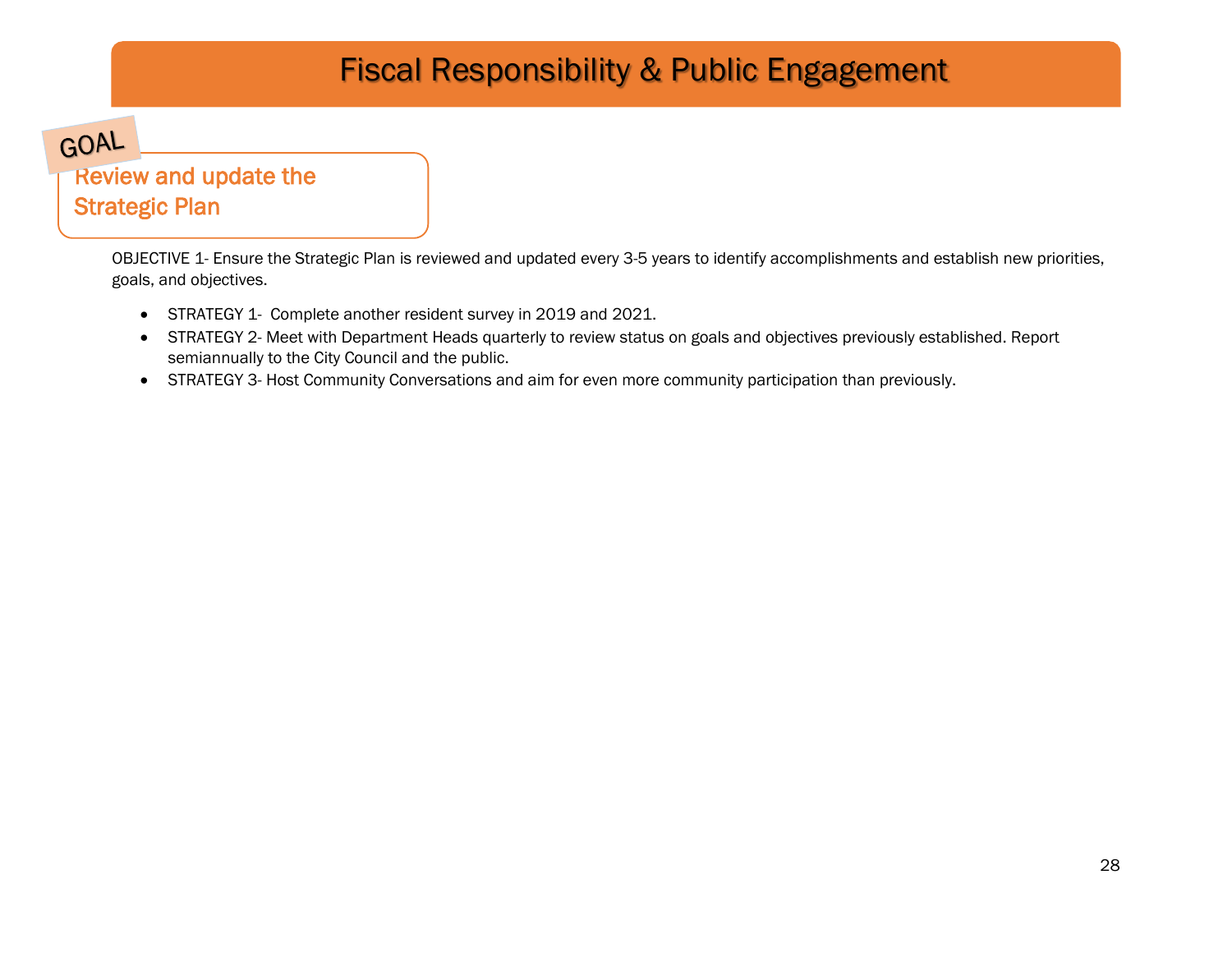### Community Partners list

Assemblée Chrétienne de la Famille de Delaware, Inc Baltimore Aircoil Company Bayhealth Carlisle Fire Company Chamber of Commerce for Greater Milford Davis, Bowen & Friedel, Inc. (DBF) Delaware Area Regional Transit (DART) Delaware Department of Transportation (DelDOT) Delaware Emergency Management Agency (DEMA) Delaware Hospice Inc. Delaware Technical Community College Downtown Milford Inc. (DMI) Greater Milford Boys & Girls Club Kent-Sussex Industries Milford Housing Development Corporation Milford School District Milford Senior Center Music School of Delaware: Milford Branch Perdue Reformation Lutheran Church St. John the Apostle Church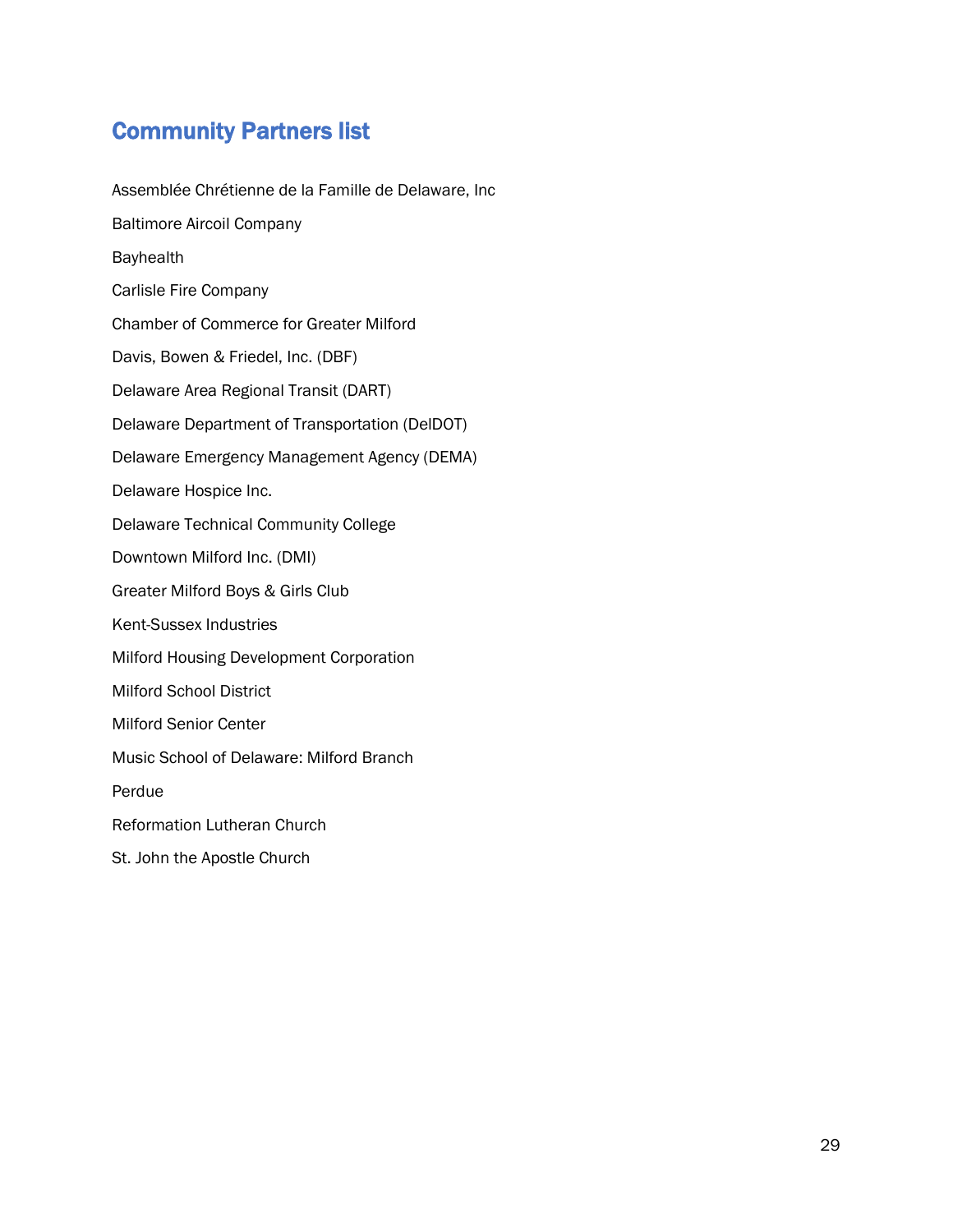### Community Conversations Participants

This is a list of Community Conversations participants who agreed to be listed in this Plan.

| <b>Name</b>               | Ward           | <b>Name</b>             | Ward           | <b>Name</b>           | Ward           |
|---------------------------|----------------|-------------------------|----------------|-----------------------|----------------|
| Pat Abel                  | $\overline{2}$ | Mary Galligan           |                | Leona Raffio          | $\overline{4}$ |
| Jennifer Anderson         |                | Sharon Hepford          | $\mathbf{1}$   | Val Randolph          | $\mathbf{1}$   |
| Jennifer Antonik          |                | Walt Hepford            | $\mathbf{1}$   | <b>Alice Rausch</b>   |                |
| Matt Babbitt              |                | David Herron            | $\overline{4}$ | Lang Redden           | $\overline{2}$ |
| <b>Brian Baer</b>         | 3              | Alicia Hollis           |                | Marcia Reed           | $\overline{2}$ |
| <b>Barbara Studer</b>     |                | <b>Trevor Horsey</b>    |                | Peggy Reilly          | $\mathbf{1}$   |
| Baer                      | 3              | Keith Johnson           |                | <b>Bryan Rice</b>     |                |
| Ken Behrans               | 3              | Teresa Johnson          | $\overline{4}$ | <b>Pastor Andrew</b>  |                |
| <b>Ruth Behrans</b>       |                | Anne Kling              | $\mathbf{1}$   | Scott                 |                |
| Paul Bowman               |                | Judy Lynch              | $\mathbf{1}$   | Ed Simon              | $\mathbf{1}$   |
| Jan Broulik               | $\overline{2}$ | Ray Lynch               | $\mathbf{1}$   | <b>Robin Smith</b>    |                |
| Jen Byerly                | $\overline{2}$ | Keith Markowitz         |                | Eugenia Sparks        |                |
| Rich Byerly               |                | <b>Joan Marks</b>       |                | <b>Glen Stevenson</b> |                |
| <b>Rick Carmean</b>       |                | <b>Scott Marks</b>      |                | <b>Judy Struck</b>    | $\overline{2}$ |
| Rita Cartright            | $\overline{4}$ | Stephanie               |                | Dean Tatman           | $\overline{2}$ |
| Cheryl Clendaniel         | 1 & 4          | McDonough               | $\overline{2}$ | Stephanie Tatman      |                |
| Sara Croce                |                | Dot McKain              |                | Don Vaughon           |                |
| Dan Dond                  | $\overline{4}$ | Lucy Mehl               |                | Dean Walston          |                |
| Loretta Edmondson         | $\overline{2}$ | Valerie Miller          |                | Paul W. Western       |                |
| Mitch Edmondson           | $\overline{2}$ | Joanne M. Milton        |                | Trish D. Western      |                |
| <b>Steve Ellingsworth</b> |                | <b>Ben Muldrow</b>      | $\overline{2}$ | Mark Whitfield        |                |
| Ron Evans                 |                | <b>Christie Murphy</b>  |                | <b>Renate Wiley</b>   | $\overline{2}$ |
| Paige Evers               |                | <b>Charles Nordberg</b> |                | Joe Wiley             | $\overline{2}$ |
| <b>Eric Evers</b>         |                | <b>Leonard Ott</b>      |                | Eric Williams         | $\overline{2}$ |
| Tod Van Eyken             |                | Milly Pedersen          | $\mathbf{1}$   | R. Darrell P.         |                |
| <b>Bruce Fenerstein</b>   |                | Patti Persia            | $\overline{2}$ | Wilson                | $\overline{4}$ |
| Lisa Fitzgerald           | $\overline{2}$ | <b>Joey Phillips</b>    | $\overline{2}$ | Frank Wisniewski      | $\mathbf{1}$   |
| Franklin Fountain         | $\overline{4}$ | David Pickneil          | $\overline{2}$ | Craig Zychal          | $\overline{2}$ |
| Suzannah Frederick        | $\overline{2}$ | Rob Pierce              |                | Nadia Zychal          | $\overline{2}$ |
| Patrica G                 |                | Sara Pletcher           | $\overline{2}$ |                       |                |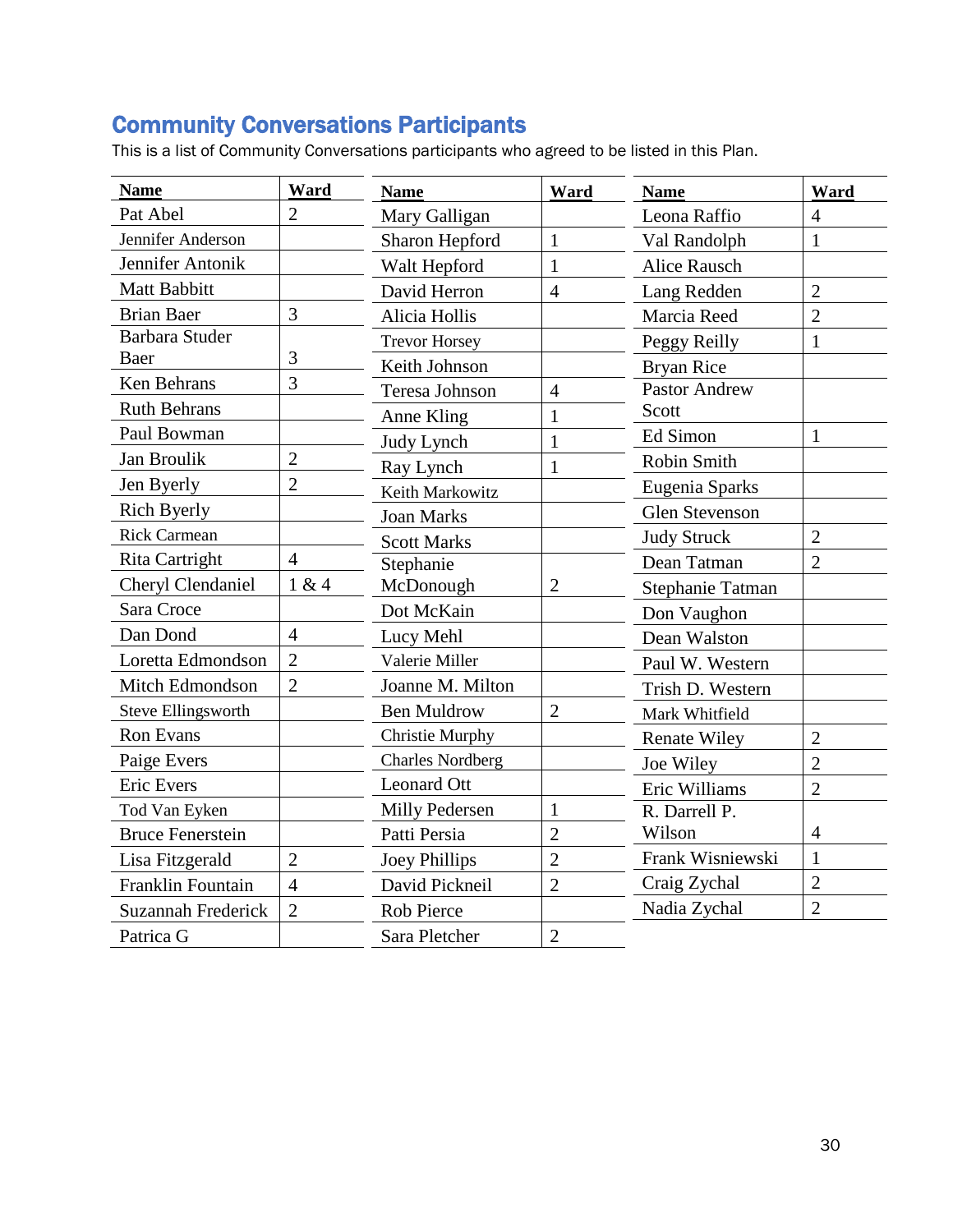### **Glossary**

Action Item- an event, task, or activity, which outlines a specific step in the process of achieving a goal.

Activity Center- any place where people gather, such as shopping centers, downtown, schools, recreations centers, the Riverwalk, Library, etc.

Art Town- refers to the variety of galleries, ships, and performance spaces in the downtown area.

Buffer Areas- a zone that lies between two or more areas. In the case of land use, these are typically used to prevent erosion or overpopulation.

Community Conversation- discussion-based gatherings of residents and stakeholders, which were held in order to gather more information about community needs, opinions, and concerns.

Downtown (Milford's)- divided into "Downtown West," Downtown Core," and "Downtown East," Milford's downtown consists of the area between Silver Lake and Goat Island. This area consists of all streets and businesses between Causey Avenue/ Southeast Front Street and Northeast Front Street, with an opportunity for development on N. Walnut Street<sup>1</sup>.

Downtown Core- encompasses from Warren's Furniture Property to the Historic Milford Shipyard.

Downtown East- encompasses from Bicentennial Park to Goat Island

Downtown West- encompasses from Silver Lake to the Gateway Arch.

Gateway- refers to the main thorough-fairs into and out of the City. Specially on either end of Northeast Front Street and Route 113.

Goal- an overall object, aim or desire to be achieved or reached.

Link(age)- an infrastructure facility, such as a paved shoulder, sidewalk, or recreational path, that provides a clearly defined way for a bicyclist or pedestrian to get from one destination not the next, without undue conflict with motorists2.

Mixed Use- refers to utilizing a single space for multiple purposes, such as second floor apartments with first floor retail or restaurant space.

National Citizens' Survey- a community's data-based examination of residents' needs and perspectives.

Objective- outlines the "what" for each goal; specifying more information about the process for achieving the goal.

Priority Areas- topics that are of upmost importance to City officials, residents, and other stakeholders.

Strategy- outlines the "how" of each objective; a plan of action or policy designed to achieve the overall aim.

Success metric- the mechanism by which the City will measure whether or not a goal is being achieved.

<sup>1</sup> As illustrated in the *Milford Rivertown Rebirth 2025 Plan*

<sup>2</sup> *Bike and Pedestrian Master Plan* definition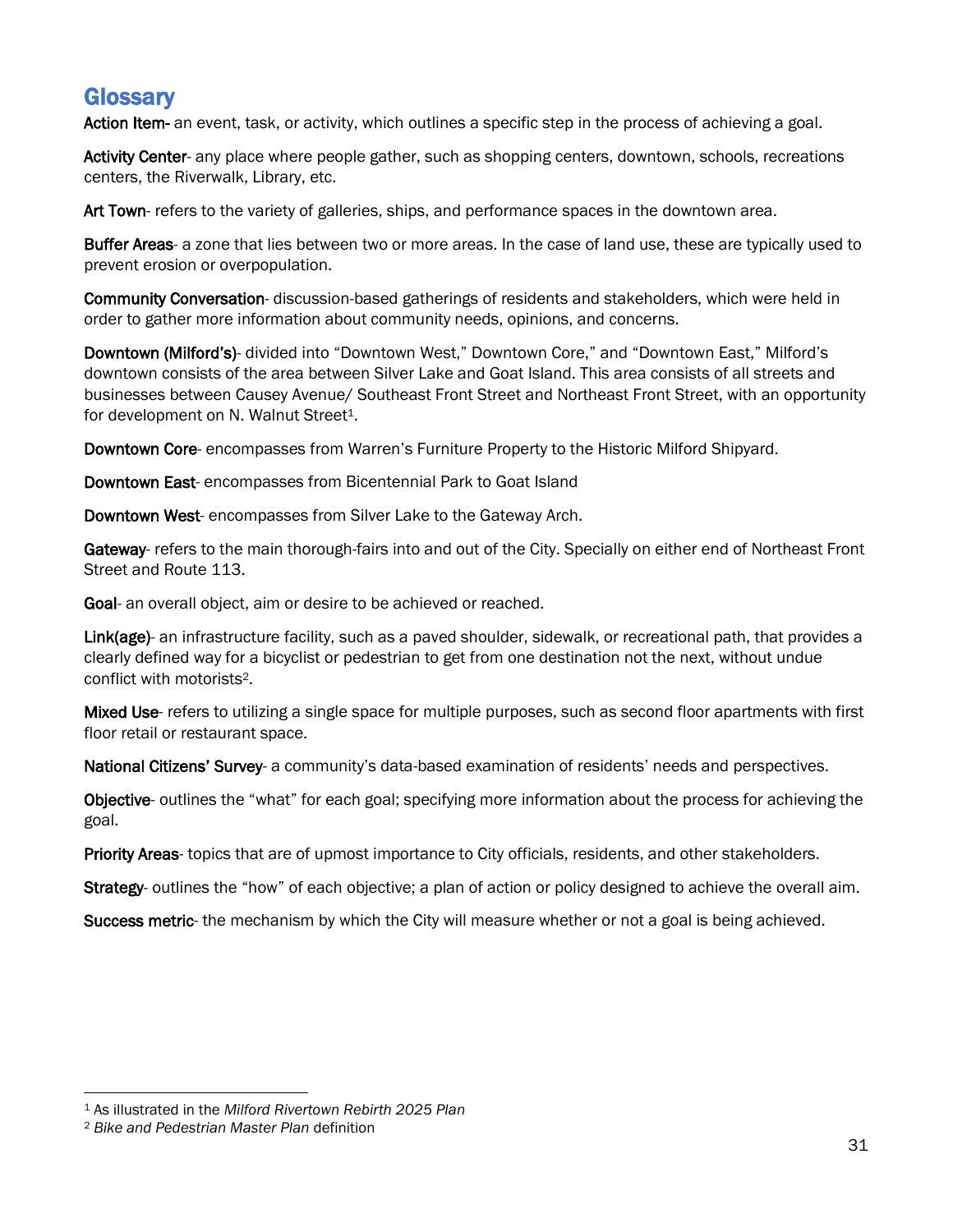# Appendix A

NCS Community Livability Report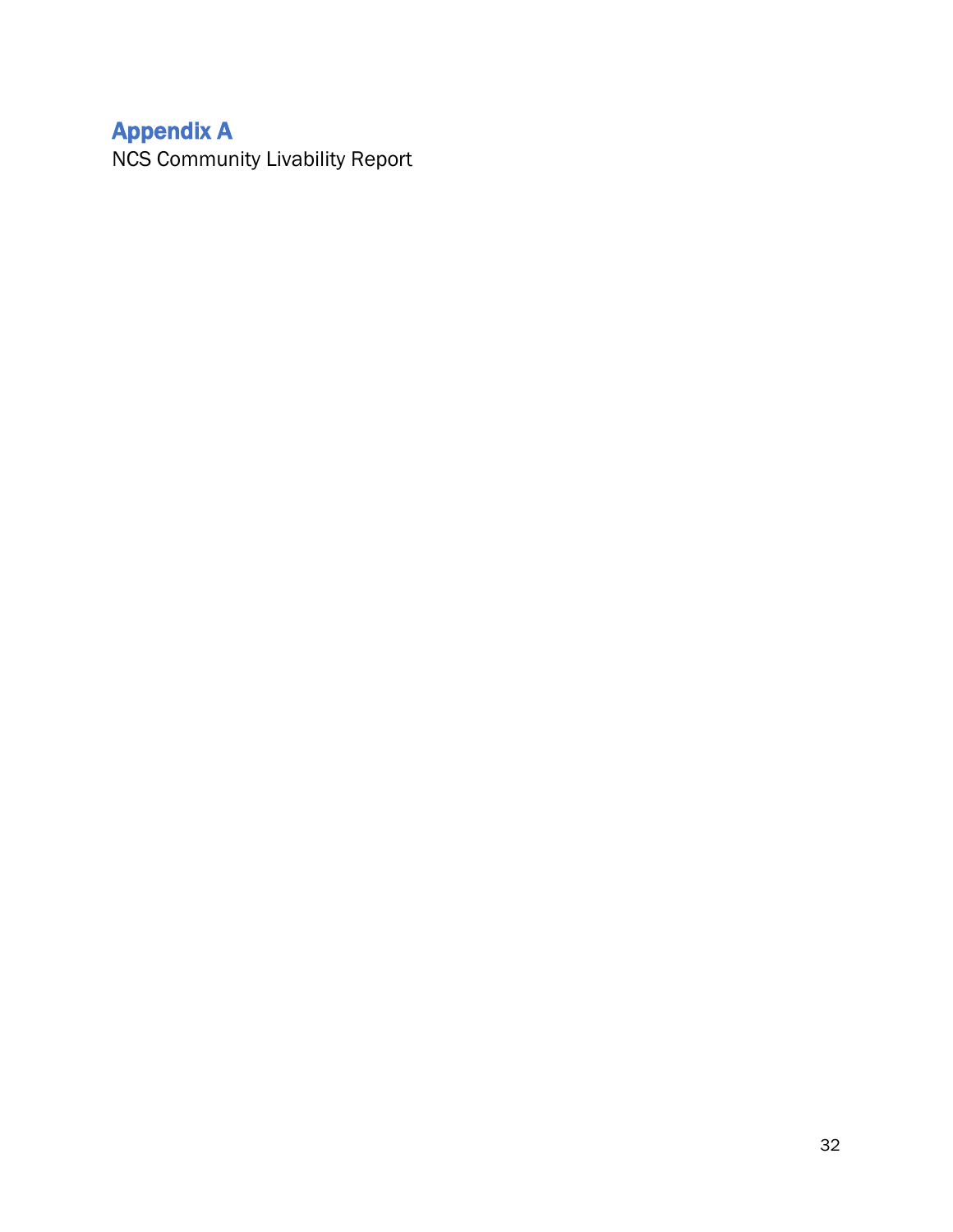# Appendix B

NCS Dashboard Summary of Findings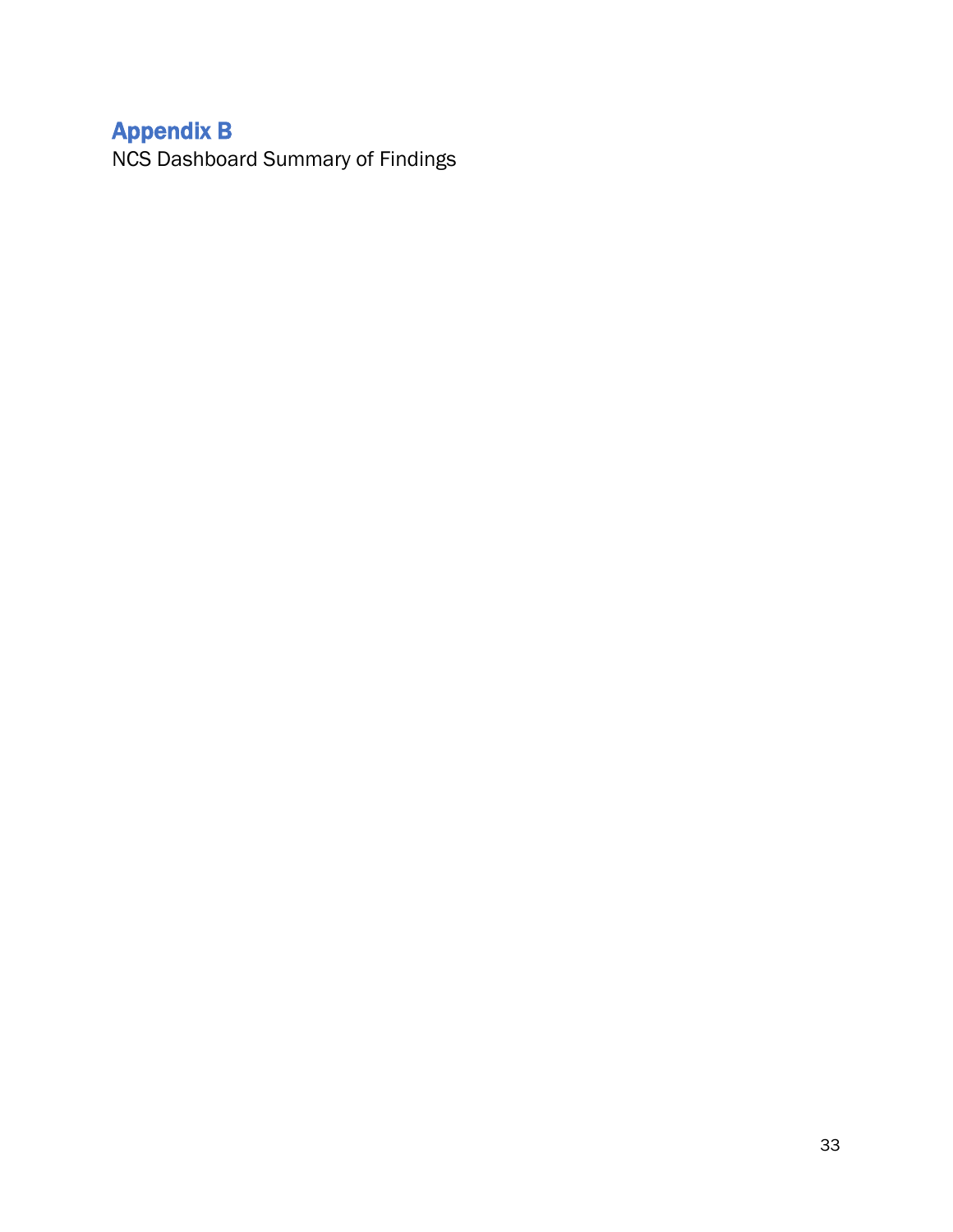### Appendix C

Community Conversations Questions

### **Safety:** Public safety, personal security and welfare, emergency preparedness

### *Flip Chart Questions:*

- How important a priority should emergency preparedness planning be over the next 5 years? (emergency preparedness planning includes preparing for major storm events, sea-level rise, flooding, electric outages, as well as educating the public about the City's plans for these events)
	- o 1- Essential
	- o 2- Very Important
	- o 3- Somewhat Important
	- o 4- Not Important at all
- Do you believe the City of Milford is prepared for emergencies related to future weather events? [y/n/ not sure]
- Would you support a tax or fee increase for additional police officers?  $[y/n]$
- Would you support a tax or fee increase for additional police officer training, equipment or other law enforcement resources?  $[y/n]$
- Would you support a tax increase to replace the old police station so it meets current needs and safety standards? [y/n]

#### *Open ended Questions:*

- How should the City of Milford focus on the overall feeling of your neighborhood and Milford's downtown in the coming two years?
- How can greater "emergency preparedness" be achieved?
- Do you have any other thoughts related to safety?

### Economic Health & Vitality: maintenance of a diverse economy (downtown, cost of living, employment)

#### *Flip Chart Questions:*

- Are you concerned about the future of employment opportunities for yourself within the City of Milford? [y/n]
- Are you concerned about the future of employment opportunities for others within the City of Milford? [y/n]
- What types of employment opportunities do you feel are missing from Milford?
	- o Administrative
	- o Retail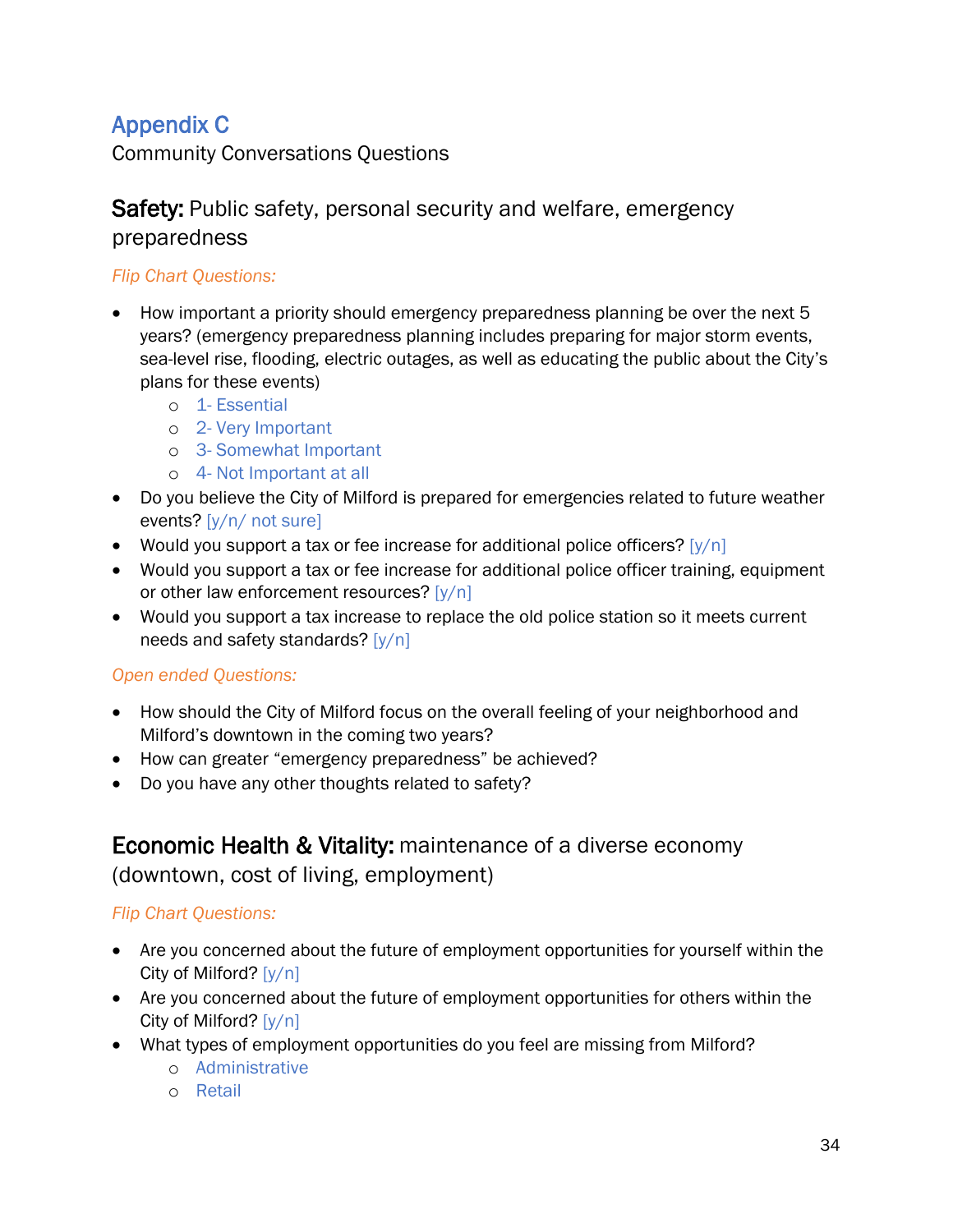- o Technology
- o Trade/industrial
- o Professional
- o Nothing is missing
- o Other
- Would you support a tax or fee increase to better promote business opportunities that will create jobs in Milford? [y/n]
- Currently, the City offers economic development incentives in the form of fee waivers and short-term tax exemptions under certain circumstances to promote job growth and capital investment in the community. Would you support a tax increase to generate more resources be used for Economic Development?  $[y/n]$

#### *Open ended Questions:*

- Keeping in mind that the City of Milford has limited control over certain aspects of the local and Delaware economy, we want to know your thoughts on the following questions. If your ideas or concerns are out of our control, we may share concerns with state and/or local representatives. What aspects of economic health are most important to you?
	- o (potential prompting options: more businesses downtown, more jobs in the downtown development district, better housing market, more business startups)
- What, if any, job training opportunities are you interested in or that someone you know would be interested in?
- What, if any, goods/services can you not find in Milford, that you would like to be able to buy here?
- In your opinion, what would make Milford a more attractive place to visit?
- In your opinion, what would make Milford a more attractive place to live?
- Do you have any other thoughts related to economic health/vitality?

Neighborhoods & Built/Natural Environment: maintenance and design of open spaces, construction and management of buildings/housing, streetscapes, and parks

#### *Flip Chart Questions:*

- $\bullet$  Do you see code enforcement concerns in your neighborhood?  $[y/n]$
- Do you feel comfortable reporting Code Enforcement concerns?  $[y/n]$
- What range for cost of housing do you believe is the most affordable for Milford residents?
	- o (RENTAL: less than \$500, \$500-\$800, \$800-\$1000, \$1000-\$1300, \$1300+)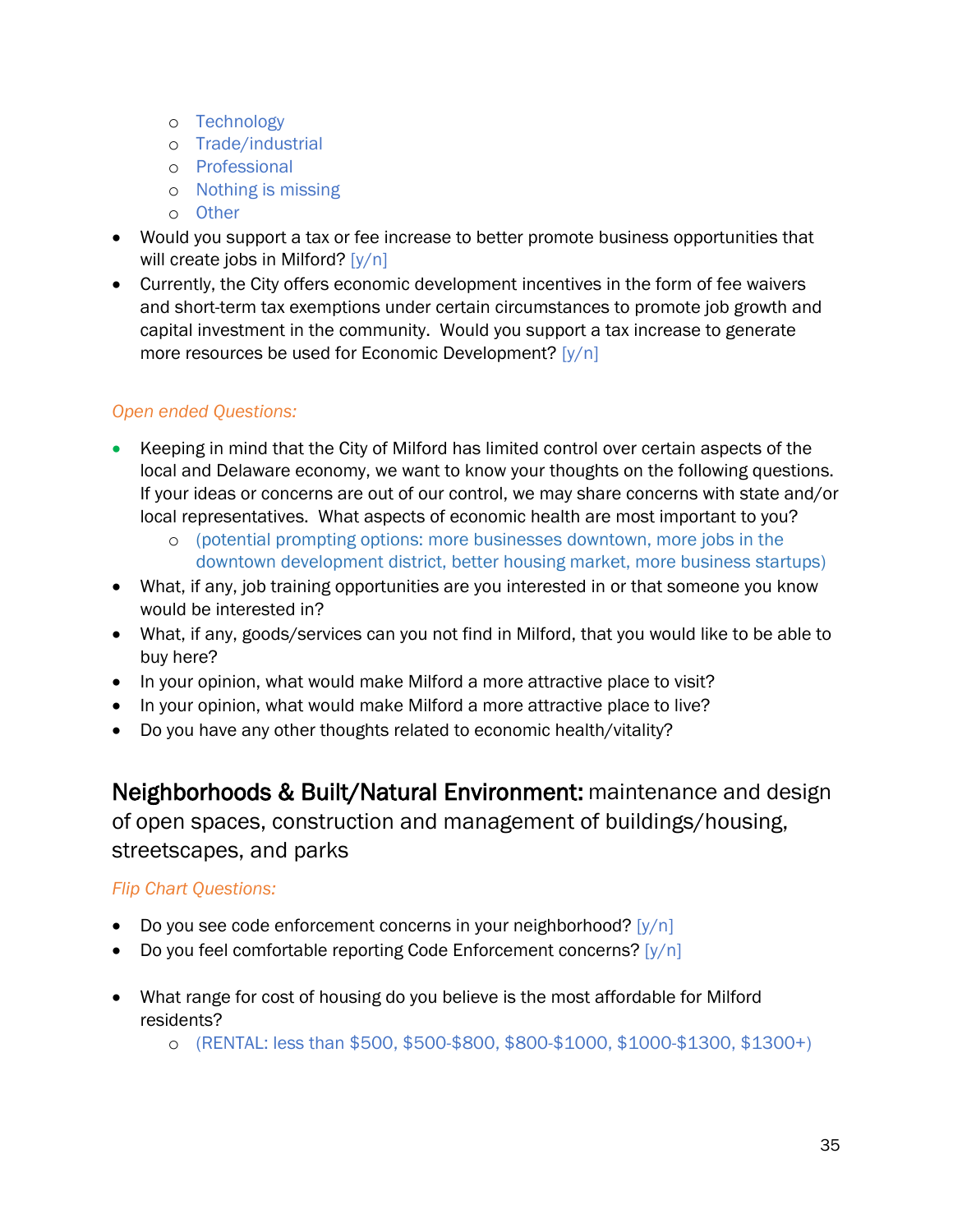- o (BUYING: less than \$100,000, \$100,000-\$150,000, \$150,000-\$200,000, \$200,000-\$250,000, \$250,000-300,000, \$300,000-350,000, \$350,000- \$400,000, \$400,000+)
- Is there enough variety in the types of housing available (i.e.- rental & owned; single family, townhome, apartment, etc.)?  $[y/n]$
- Would you support a tax increase to create or enhance neighborhood parks?  $[y/n]$
- Would you support a tax increase for maintenance or expansion of open spaces?  $[y/n]$

#### *Open ended Questions:*

- What do you think are the most pressing "code enforcement" issues to be addressed by the City of Milford?
- Do you feel there are barriers or challenges to reporting code violations?
- The City of Milford has a variety of housing options available. Do you have suggestions for additions or changes in what is available to rent or own?
- Do you have concerns regarding the quality of any utilities or other services provided by the City of Milford? If so, please describe?
- Do you have any other thoughts related to neighborhoods?

### Mobility: Accessibility of the community, ease of travel, traffic flow, walking, and biking

### *Flip Chart Questions:*

- The City of Milford has met with DART to discuss improving local bus services. This could include connecting employment and retail centers with neighborhoods and other key destinations. Would you use public transportation (i.e.- bus routes) if it was available?  $[y/n]$
- If improvements to the bikeability and walkability within the City were made, would you be more likely to bike and/or walk?  $[y/n]$
- Would you support a tax increase for upkeep of existing City streets and sidewalks?  $[y/n]$
- Would you support a tax increase to add City sidewalks or pathways to connect neighborhoods? [y/n]
- Would you support a tax increase to introduce a trolley on weekends?  $[y/n]$

### *Open ended Questions:*

- In your opinion, how could the City of Milford make it easier to move around the City?
	- o FOLLOW-UP: Is there anything in particular that the City of Milford would need to address in order to accomplish this?
- Do you have any other thoughts do you have regarding the mobility?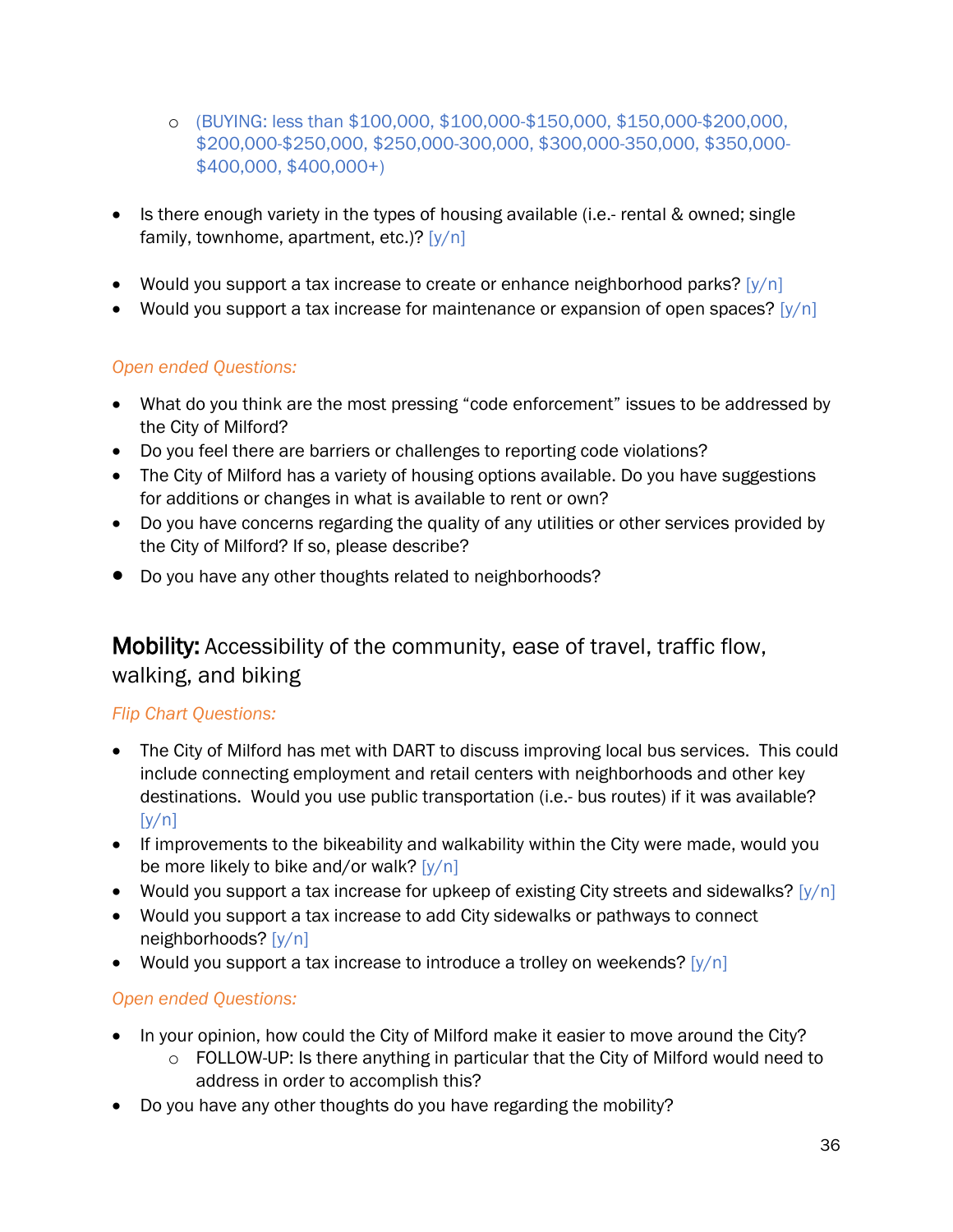Are there any areas of the City that could benefit from more public transportation options?

### Recreation & Wellness: availability of supportive services that promote healthy lifestyles

#### *Flip Chart Questions:*

- Do you feel that the City of Milford's Parks & Recreation Department offers enough recreational opportunities for children?  $[y/n]$
- Do you feel that the City of Milford's Parks & Recreation Department offers enough recreational opportunities for adults? [y/n]
- In addition to recreational opportunities provided by the City, do you feel other there are sufficient other private or non-profit recreational opportunities available in the community? [y/n]
- Are recreational opportunities easily available / convenient to you?  $[y/n]$
- Would you support a tax increase for adult recreation?  $[y/n]$
- Would you support a tax increase for a community recreation center space?  $[y/n]$

#### *Open ended Questions:*

- What, if any, types of recreational opportunities for children would you like to see more of?
- The City of Milford offered a variety of adult sports league programs in the past; but they were discontinued due to a variety of concerns. What, if any, types of recreational opportunities for adults would you like to see offered in the future?
- Do you have any other thoughts regarding the recreation/wellness opportunities in Milford?

### Participation & Community Engagement:

#### *Wrap-up Discussion Question:*

 The City wants this Strategic Plan and its outcomes to support the needs and priorities of entire community; what suggestions do you have for the City to connect with all segments of community now and in the future?